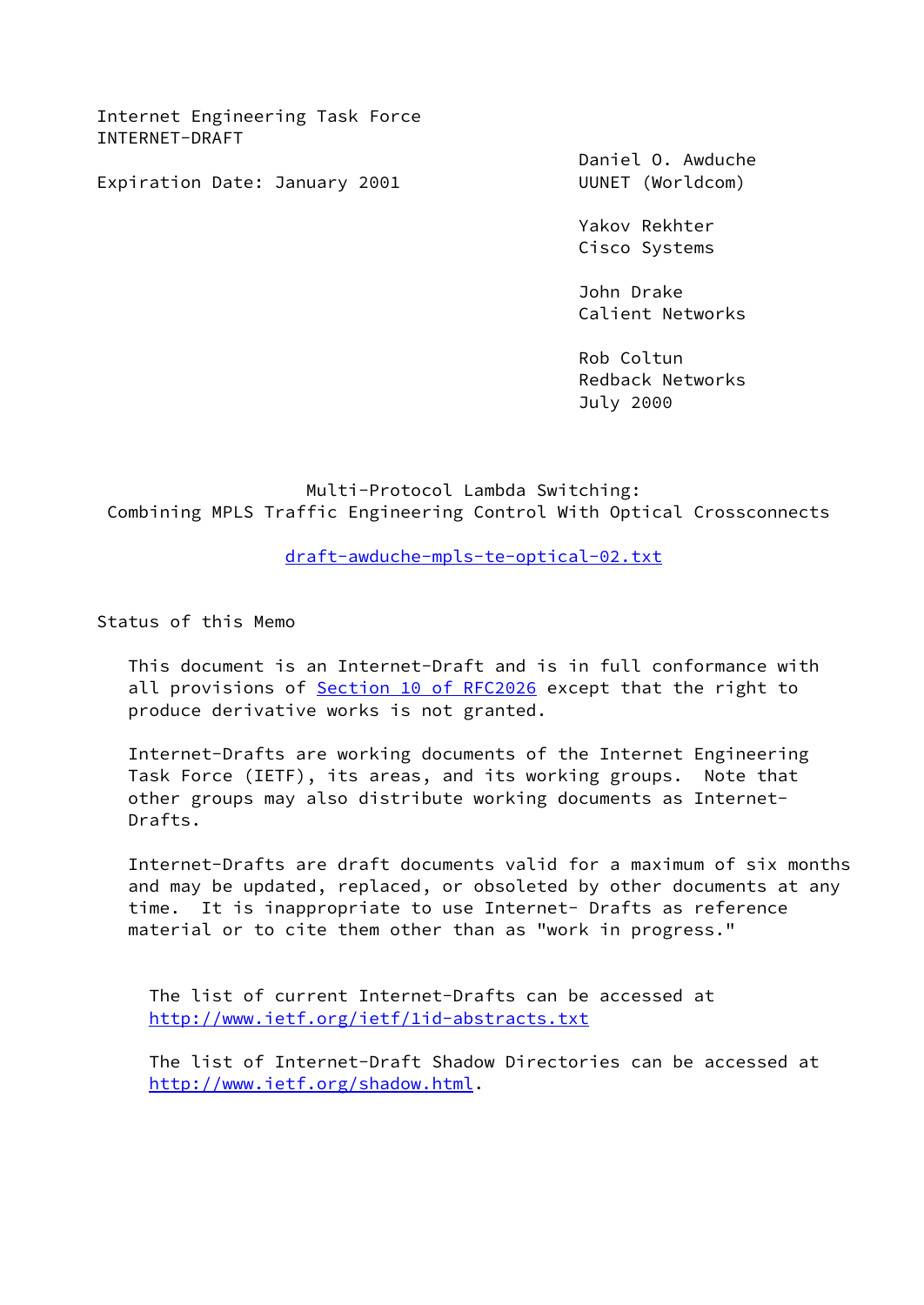[draft-awduche-mpls-te-optical-02.txt](https://datatracker.ietf.org/doc/pdf/draft-awduche-mpls-te-optical-02.txt) Jan 2001

#### Abstract

 This document describes an approach to the design of control planes for optical crossconnects (OXCs), which leverages existing control plane techniques developed for MPLS Traffic Engineering. The proposed approach combines recent advances in MPLS traffic engineering control plane constructs with OXC technology to: (1) provide a framework for real-time provisioning of optical channels in automatically switched optical networks, (2) foster the expedited development and deployment of a new class of versatile OXCs, and (3) allow the use of uniform semantics for network management and operations control in hybrid networks consisting of OXCs and label switching routers (LSRs). The proposed approach is particularly advantageous for OXCs intended for data-centric optical internetworking systems. In such environments, it will help to simplify network administration. This approach also paves the way for the eventual incorporation of DWDM multiplexing capabilities in IP routers.

### <span id="page-1-0"></span>[1](#page-1-0). Introduction

 This document describes an approach to the design of control planes for optical crossconnects (OXCs), which is based on the Multiprotocol Label Switching (MPLS) traffic engineering control plane model. In this approach, the main idea it to leverage recent advances in control plane technology developed for MPLS traffic engineering (see  $[1, 2, 3, 4, 8, 9, 10]$  $[1, 2, 3, 4, 8, 9, 10]$  $[1, 2, 3, 4, 8, 9, 10]$  $[1, 2, 3, 4, 8, 9, 10]$  $[1, 2, 3, 4, 8, 9, 10]$  $[1, 2, 3, 4, 8, 9, 10]$  $[1, 2, 3, 4, 8, 9, 10]$  $[1, 2, 3, 4, 8, 9, 10]$  $[1, 2, 3, 4, 8, 9, 10]$  $[1, 2, 3, 4, 8, 9, 10]$  $[1, 2, 3, 4, 8, 9, 10]$  $[1, 2, 3, 4, 8, 9, 10]$  $[1, 2, 3, 4, 8, 9, 10]$ . This approach is driven by pragmatic considerations, as it exploits an existing technology base to foster rapid development and deployment of a new class of versatile OXCs that address the optical transport needs of the rapidly evolving Internet. This approach will assist in optical channel layer bandwidth management, dynamic provisioning of optical channels, and network survivability through enhanced protection and restoration capabilities in the optical domain.

As used in this document, an OXC is a path switching element in an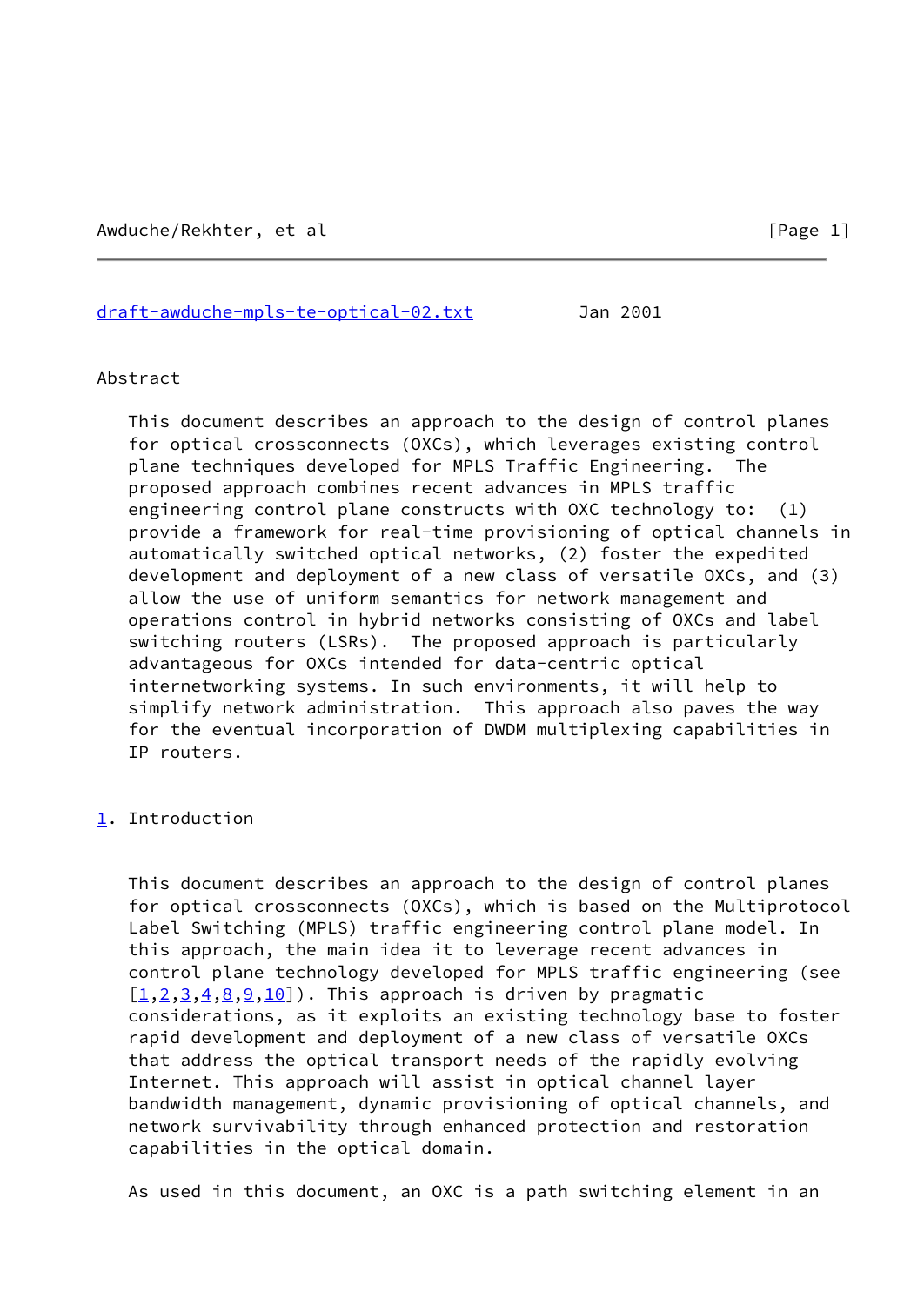optical transport network that establishes routed paths for optical channels by locally connecting an optical channel from an input port (fiber) to an output port (fiber) on the switch element. Additional characteristics of OXCs, as used in this document, are discussed in [Section 4.1](#page-6-0).

 The proposed OXC control plane uses the IGP extensions for MPLS traffic engineering (with additional enhancements) to distribute relevant optical transport network state information, including topology state information. This state information is subsequently

Awduche/Rekhter, et al **interpretational control (Page 2**)

[draft-awduche-mpls-te-optical-02.txt](https://datatracker.ietf.org/doc/pdf/draft-awduche-mpls-te-optical-02.txt) Jan 2001

 used by a constraint-based routing system to compute paths for point-to-point optical channels through the optical transport network. The proposed OXC control plane also uses an MPLS signaling protocol (see  $[3,4]$  $[3,4]$  $[3,4]$  $[3,4]$ ) to instantiate point-to-point optical channels between access points in the optical transport network.

 This document does not specify the details of the extensions and domain specific adaptations required to map the MPLS traffic engineering control plane model onto the optical domain. These aspects will be covered in a number of supplementary documents that will follow. However, in [Section 7](#page-17-0) of this memo, we provide a high level overview of the architectural issues involved in making such adaptations.

# <span id="page-2-0"></span>[2](#page-2-0). Advantages

The advantages of the proposed approach are numerous.

- It offers a framework for optical bandwidth management and the real-time provisioning of optical channels in automatically switched optical networks.
- It exploits recent advances in MPLS control plane technology and also leverages accumulated operational experience with IP distributed routing control.
- It obviates the need to reinvent a new class of control protocols for optical transport networks and allows reuse of software artifacts originally developed for the MPLS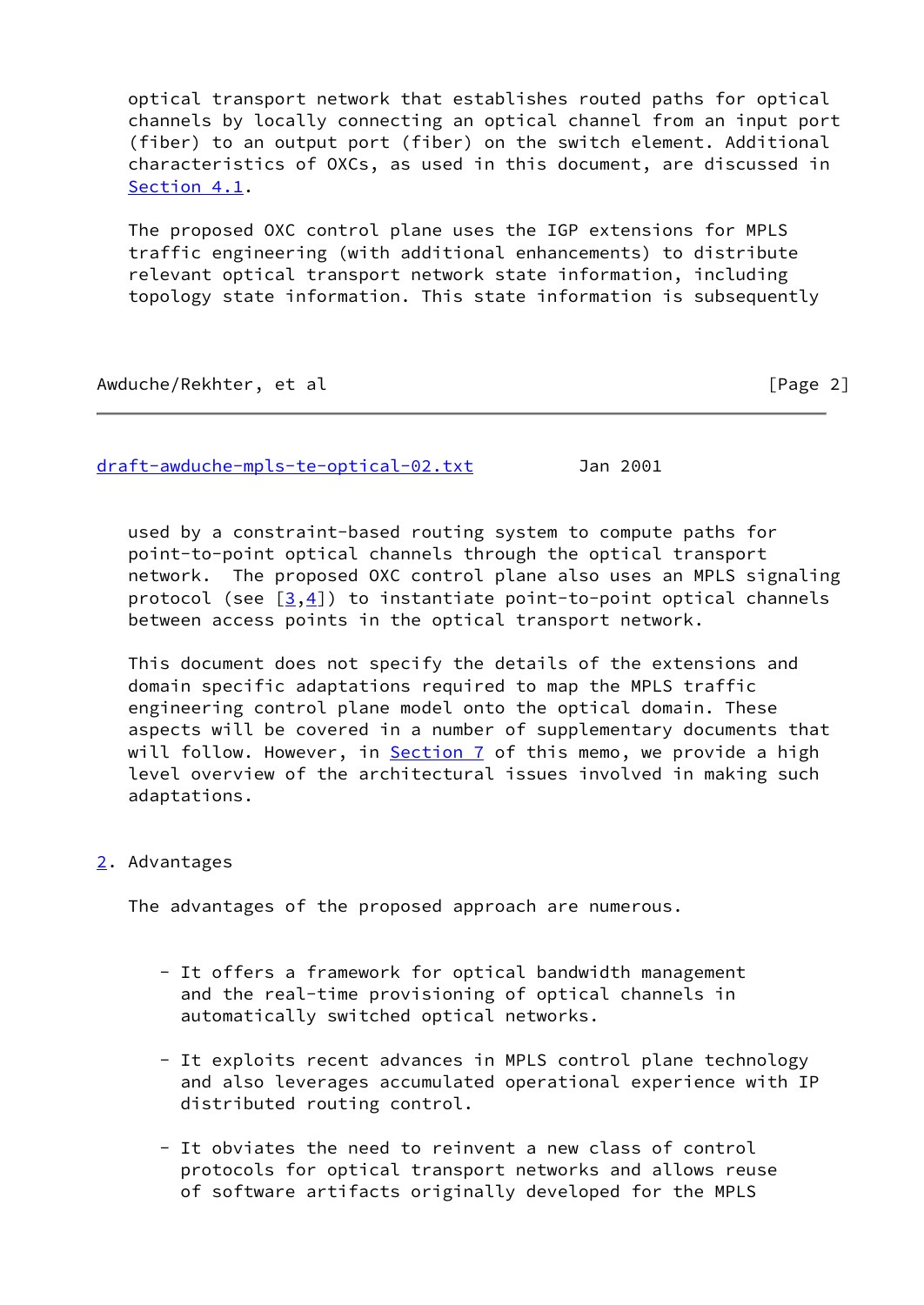traffic engineering application. Consequently, it fosters the rapid development and deployment of a new class of versatile OXCs.

- It facilitates the introduction of control coordination concepts between data network elements and optical network elements.
- It simplifies network administration in facilities based service provider networks by providing uniform semantics for network management and control in both the data and optical domains.
- It paves the way for the eventual introduction of DWDM multiplexing capabilities on IP routers
- Lastly, it establishes a preliminary framework for the notion of an optical Internet.

Awduche/Rekhter, et al **interval and the set of the set of the set of the set of the set of the set of the set o** 

[draft-awduche-mpls-te-optical-02.txt](https://datatracker.ietf.org/doc/pdf/draft-awduche-mpls-te-optical-02.txt) Jan 2001

<span id="page-3-0"></span>[3](#page-3-0). Background

 The growth, performance, and survivability requirements of the Internet (which is also becoming very mission critical) are mandating IP-centric networks to be cost effective, survivable, scalable, and to provide control capabilities that facilitate network performance optimization. Some of these requirements are being addressed by the Multiprotocol Label Switching (MPLS) traffic engineering capabilities under development by the IETF  $[1,2,3,4]$  $[1,2,3,4]$  $[1,2,3,4]$  $[1,2,3,4]$  $[1,2,3,4]$  $[1,2,3,4]$  $[1,2,3,4]$ .

 The underlying optical transport network also needs to be versatile, reconfigurable, cost effective, and to support a variety of protection and restoration capabilities due to the rapidly changing requirements of the Internet.

 A result of these trends, therefore, is the evolution of optical transport networks from simple linear and ring topologies to mesh topologies. By a mesh (not necessarily fully meshed) topology, we mean a connected (not necessarily fully connected) network of arbitrary topology in which the node degree is typically more than two. In mesh optical networks, optical crossconnects engender versatility and reconfigurability by performing switching and rearrangement functions.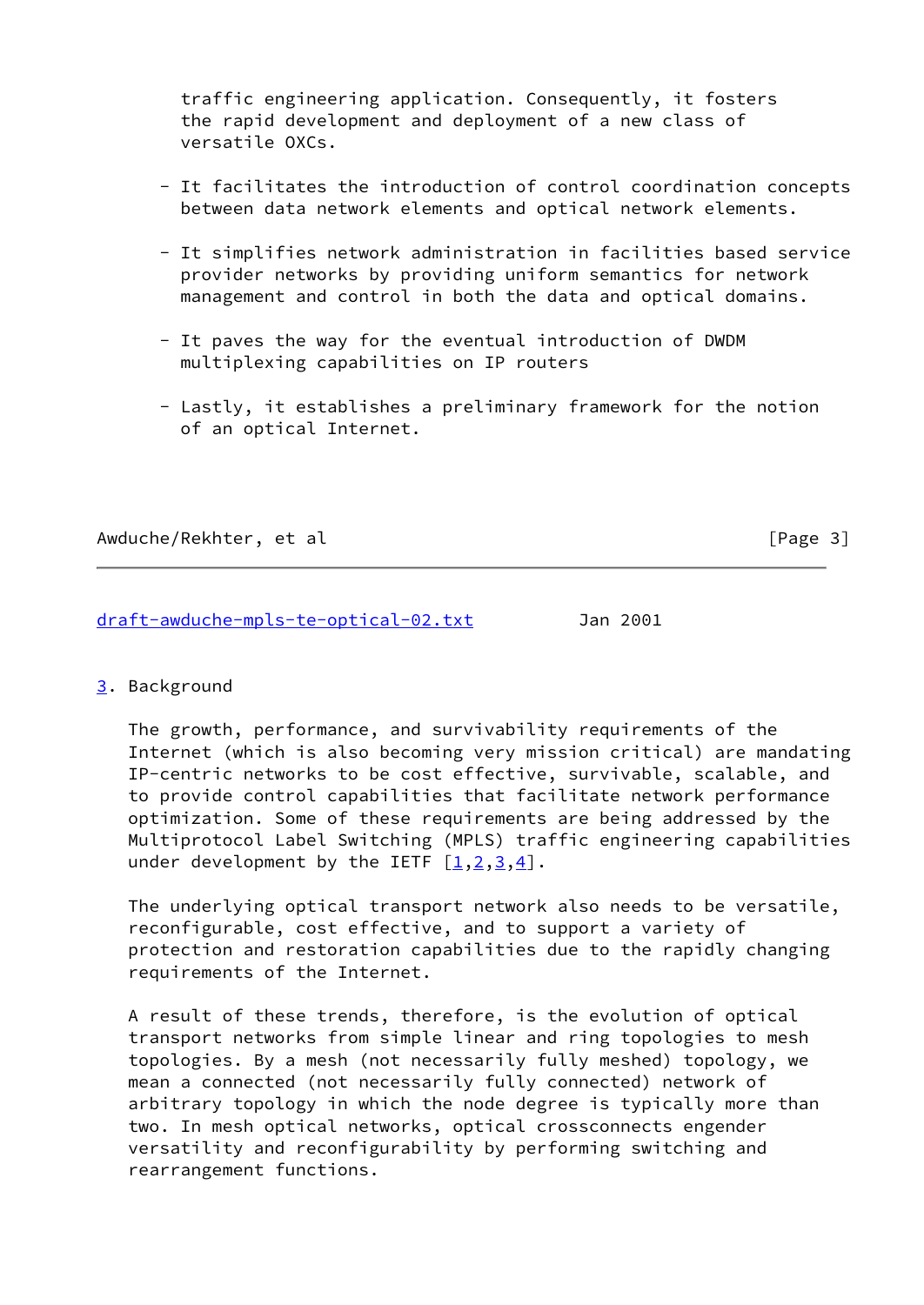Underscoring the importance of versatile networking capabilities in the optical domain, a number of standardization organizations and interoperability forums have initiated work items to study the requirements and architectures for reconfigurable optical networks. Refer, for example, to ITU-T recommendation G.872 [[5\]](#page-21-7). This document defines a functional architecture for an optical transport network (OTN) that supports the transport of digital client signals. ITU-T G.872 speaks of an OTN as "a transport network bounded by optical channel access points" $[5]$  $[5]$ . The ITU-T G.872 OTN architecture is based on a layered structure, which includes:

- (a) an optical channel (OCh) layer network,
- (b) an optical multiplex section (OMS) layer network, and
- (c) an optical transmission section (OTS) layer network.

 The optical channel layer is the most relevant to the discussions in this document. The optical channel layer network supports end-to-end networking of optical channel trails between access points. The OCh layer network provides the following functions: routing, monitoring, grooming, and protection and restoration of optical channels. In this situation, programmable Optical crossconnects, with rearrangeable switch fabrics and relatively smart control planes, will be critical to the realization of the OCh layer functions, especially in mesh optical networks. In the data network domain,

Awduche/Rekhter, et al **Example 2018** [Page 4]

[draft-awduche-mpls-te-optical-02.txt](https://datatracker.ietf.org/doc/pdf/draft-awduche-mpls-te-optical-02.txt) Jan 2001

 routing, monitoring, and survivability are crucial functions performed by the MPLS traffic engineering control plane (see  $[1, 2, 3, 4, 8, 9, 10]$  $[1, 2, 3, 4, 8, 9, 10]$  $[1, 2, 3, 4, 8, 9, 10]$  $[1, 2, 3, 4, 8, 9, 10]$  $[1, 2, 3, 4, 8, 9, 10]$  $[1, 2, 3, 4, 8, 9, 10]$  $[1, 2, 3, 4, 8, 9, 10]$  $[1, 2, 3, 4, 8, 9, 10]$  $[1, 2, 3, 4, 8, 9, 10]$  $[1, 2, 3, 4, 8, 9, 10]$  $[1, 2, 3, 4, 8, 9, 10]$  $[1, 2, 3, 4, 8, 9, 10]$  $[1, 2, 3, 4, 8, 9, 10]$ .

 Note: Although we mention the ITU-T recommendation G.872, the OXC control plane design approach described here is not restricted to G.872 compliant networks. Instead, it can be applied to any mesh optical network that uses programmable and reconfigurable OXCs.

 Other standards organizations and interoperability forums that are actively pursuing projects related to dynamically reconfigurable optical networks include the ANSI T1X1.5 committee, the Optical Internetworking Forum (OIF), and now by virtue of this memo the IETF.

 Recent contributions to ANSI T1X1.5 emphasize the need for automation of the OCh layer network by using appropriate signaling protocols to establish optical channels in real time (see  $[12]$  and  $[13]$  $[13]$ ).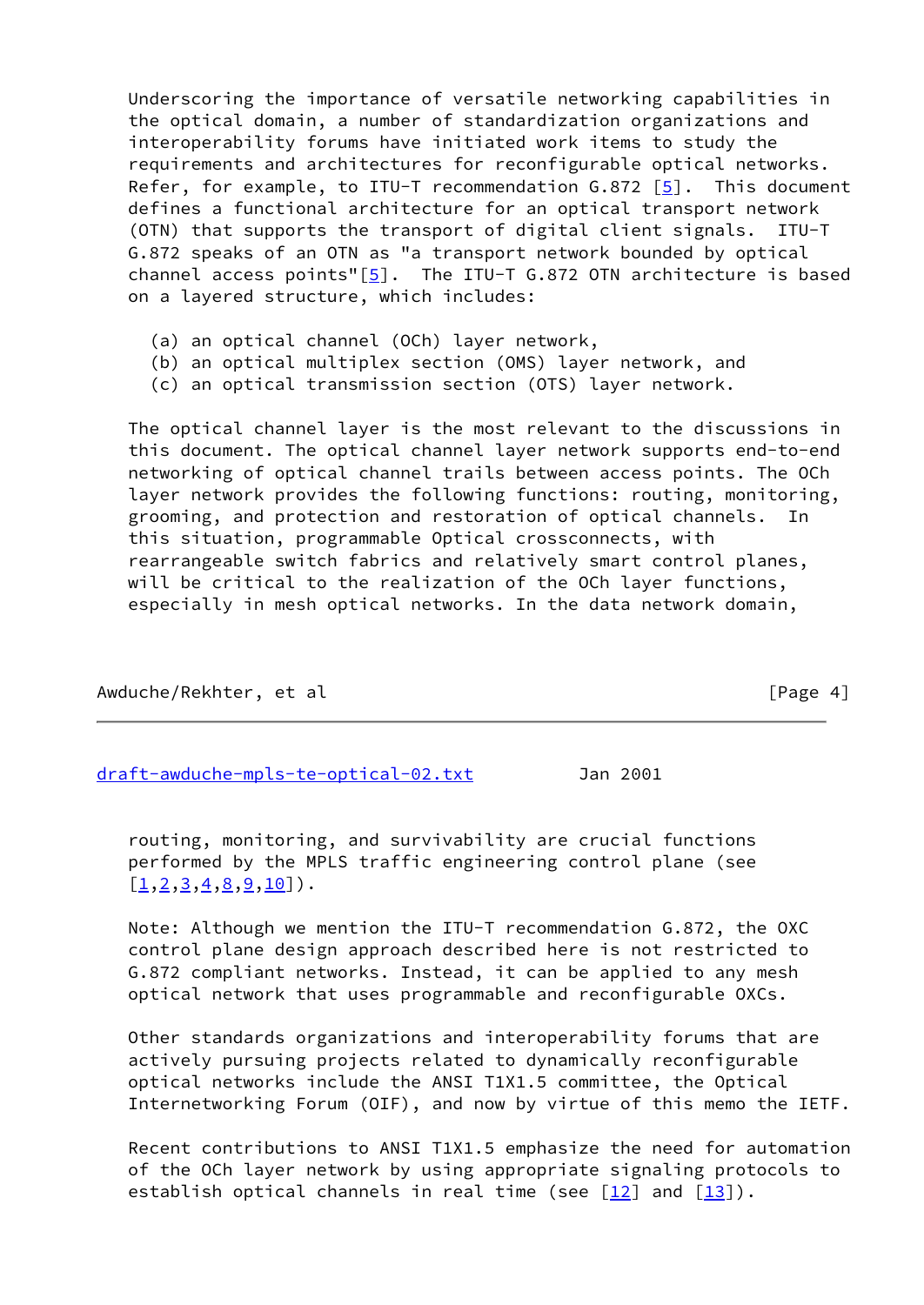The Optical Internetworking Forum (<http://www.oiforum.com>), an international organization engaged in the development and promotion of interoperability agreements for optical internetworking systems, is also evaluating architectural and signaling options related to the internetworking of data network elements with reconfigurable optical networks -- to facilitate rapid provisioning, efficient protection/restoration, and other services in optical internetworking systems.

 In all these cases, the successful realization of the vision of versatile optical networking depends very much on the synthesis of appropriate control plane technologies with programmable and reconfigurable OXCs.

# <span id="page-5-0"></span>[4](#page-5-0). OXCs, LSRs, Optical Trails, and Explicit LSPs

 Consider a hybrid, IP-centric optical internetworking environment consisting of both label switching routers (LSRs) and OXCs, where the OXCs are programmable and support wavelength conversion/translation.

 At a level of abstraction, an LSR and an OXC exhibit a number of isomorphic relations. It is important to enumerate these relations because they help to expose the reusable software artifacts from the MPLS traffic engineering control plane model. Architecturally, both LSRs and OXCs emphasize problem decomposition by decoupling the control plane from the data plane.

 The data plane of an LSR uses the label swapping paradigm to transfer a labeled packet from an input port to an output port (see e.g.,

Awduche/Rekhter, et al **interval and the set of the set of the set of the set of the set of the set of the set o** 

[draft-awduche-mpls-te-optical-02.txt](https://datatracker.ietf.org/doc/pdf/draft-awduche-mpls-te-optical-02.txt) Jan 2001

 $[6,7]$  $[6,7]$  $[6,7]$ ). The data plane of an OXC uses a switching matrix to connect an optical channel trail from an input port to an output port.

 An LSR performs label switching by first establishing a relation between an <input port, input label> tuple and an <output port, output label> tuple. Likewise, an OXC provisions optical channel trails by first establishing a relation between an <input port, input optical channel> tuple and an <output port, output optical channel> tuple. These relations are determined by the control plane of the respective network elements, and are locally instantiated on the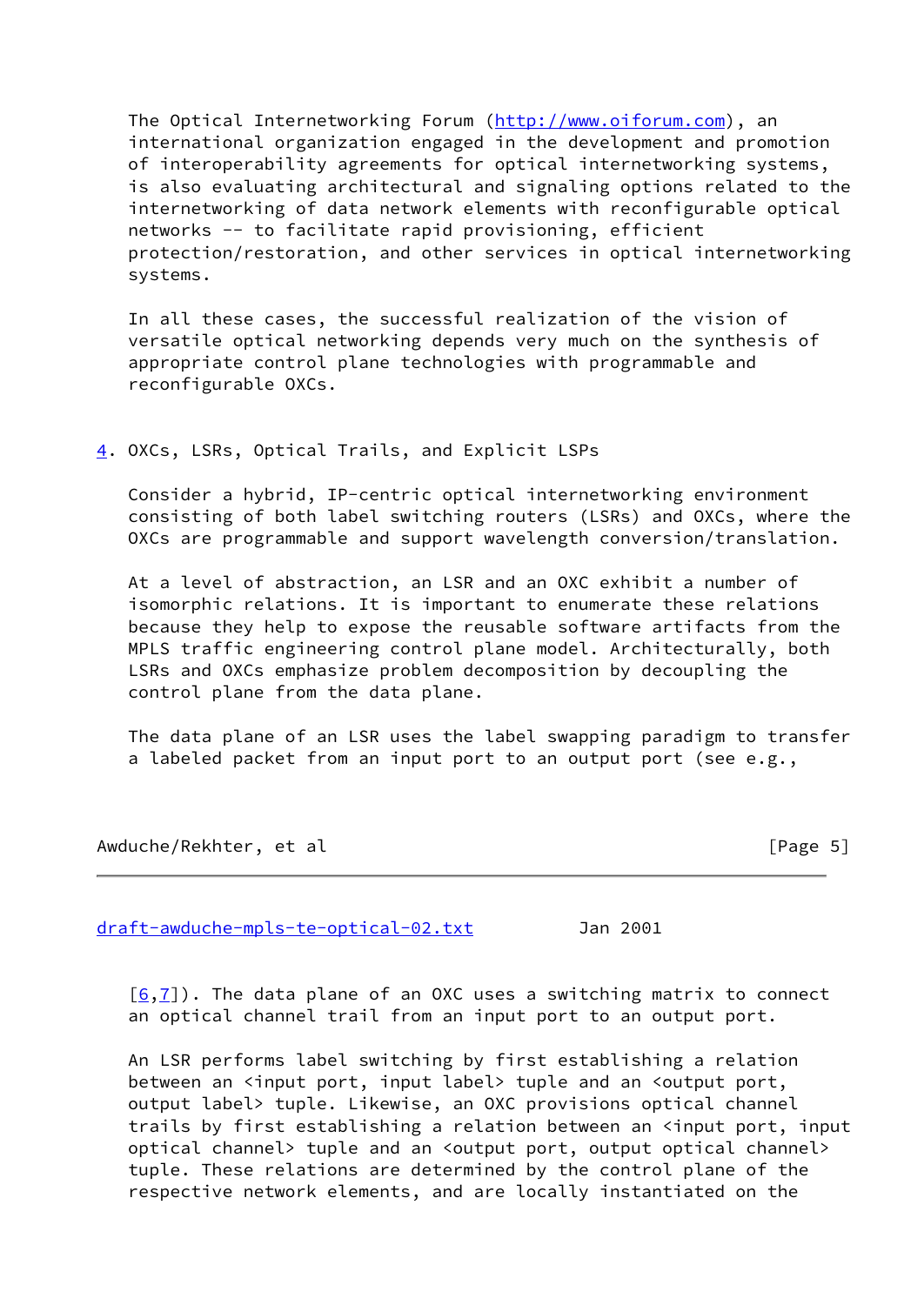device through a switch controller. In the LSR, the next hop label forwarding entry (NHLFE) maintains the input-output relations. In the OXC, the switch controller reconfigures the internal interconnection fabric to establish the relations. These relations cannot be altered by the payload of the data plane.

 The functions of the control plane (for both LSRs and OXCs) include resource discovery, distributed routing control, and connection management. In particular, the control plane of the LSR is used to discover, distribute, and maintain relevant state information associated with the MPLS network, and to instantiate and maintain label switched paths (LSPs) under various MPLS traffic engineering rules and policies. An LSP is the path through one or more LSRs followed by a specific forwarding equivalence class (FEC) (see  $[7]$  $[7]$ ). An explicit LSP is one whose route is defined at its origination node.

 The control plane of the OXC, on the other hand, is used to discover, distribute, and maintain relevant state information associated with the OTN, and to establish and maintain optical channel trails under various optical internetworking traffic engineering rules and policies. An optical channel trail provides a point-to-point optical connection between two access points. An optical channel trail may consist of just one wavelength or a concatenation of multiple wavelengths. If an optical trail consists of just one wavelength, then it is said to satisfy the "wavelength continuity property." At each intermediate OXC along the route of an optical channel trail, OXC switch fabric connects the trail from an input port to an output port.

 A distinction between the current generation of OXCs and LSRs is that the former do not perform packet level processing in the data plane, while the later are datagram devices which may perform certain packet level operations in the data plane. A significant conceptual difference is that with LSRs the forwarding information is carried explicitly as part of the labels appended to data packets, while with OXCs the switching information is implied from the wavelength or optical channel.

Awduche/Rekhter, et al **interval and the experimental contract of the experimental contract of**  $\lceil \text{Page 6} \rceil \rceil$ 

[draft-awduche-mpls-te-optical-02.txt](https://datatracker.ietf.org/doc/pdf/draft-awduche-mpls-te-optical-02.txt) Jan 2001

<span id="page-6-0"></span>[4.1](#page-6-0) Review of Relevant OXC Characteristics

The following section contains a brief overview of relevant OXC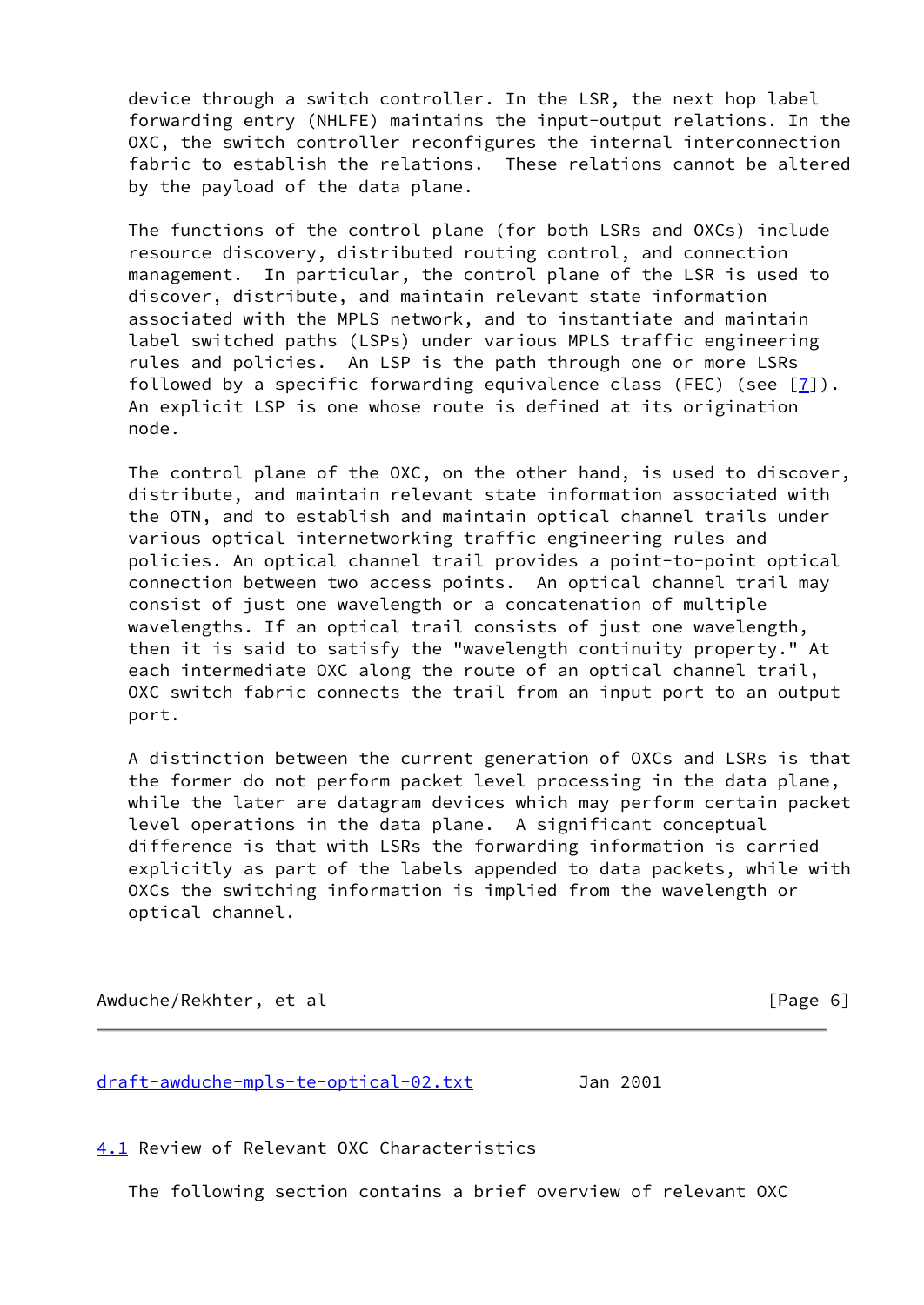characteristics, focusing on the switching functions and underlying technologies.

 As used in this document, the switching function of an OXC may be electrical or optical. If the switching fabric is purely electrical, then the crossconnect is typically referred to as a digital crossconnect (DXC), or a broadband digital cross-connect (BBDXC) - if the capacity and port density are sufficiently high. Optical- Electrical-Optical (OEO) conversion is required in BBDXCs. A BBDXC may or may not have WDM multiplexing capabilities. If a BBDXC has WDM multiplexing capabilities, then it may be connected directly to other compatible WDM devices through optical fiber links that carry multiple wavelengths per fiber. If a BBDXC does not have WDM multiplexing capabilities, then it may be connected to an external DWDM multiplexer through a set of discrete fibers, where each fiber carries only one wavelength. A BBDXC may also perform regeneration, reshaping, and re-timing functions.

 If the switching fabric of an OXC is completely photonic, then we refer to the cross-connect as a pure OXC. If the granularity of channel switching is the wavelength, then the OXC is called a wavelength routing switch (WRS), or simply a wavelength router. The problem of establishing optical channel trails using WRS is called the "Routing and Wavelength Assignment problem" (RWA)  $[11]$  $[11]$ .

 An OXC may also be equipped with both electrical and optical switching capabilities. In this situation, some channels may be switched in the electrical domain and others in the optical domain.

 Other terms commonly used within the context of optical transport network switching elements include: wavelength selective crossconnects (WSXC) and wavelength interchanging crossconnects (WIXC).

 In this document, we use the generic term OXC to refer to all categories of programmable and reconfigurable crossconnects for optical transport networks, irrespective of the technologies that underlie them.

 The OXC control plane design approach described in this document is independent of the underlying OXC switch technologies. It is also independent of specific OXC implementation details. Local adaptation mechanisms can be used to tailor the control plane onto various OXC implementations with different hardware capabilities. As an example, a local adaption function can map a channel/port input/output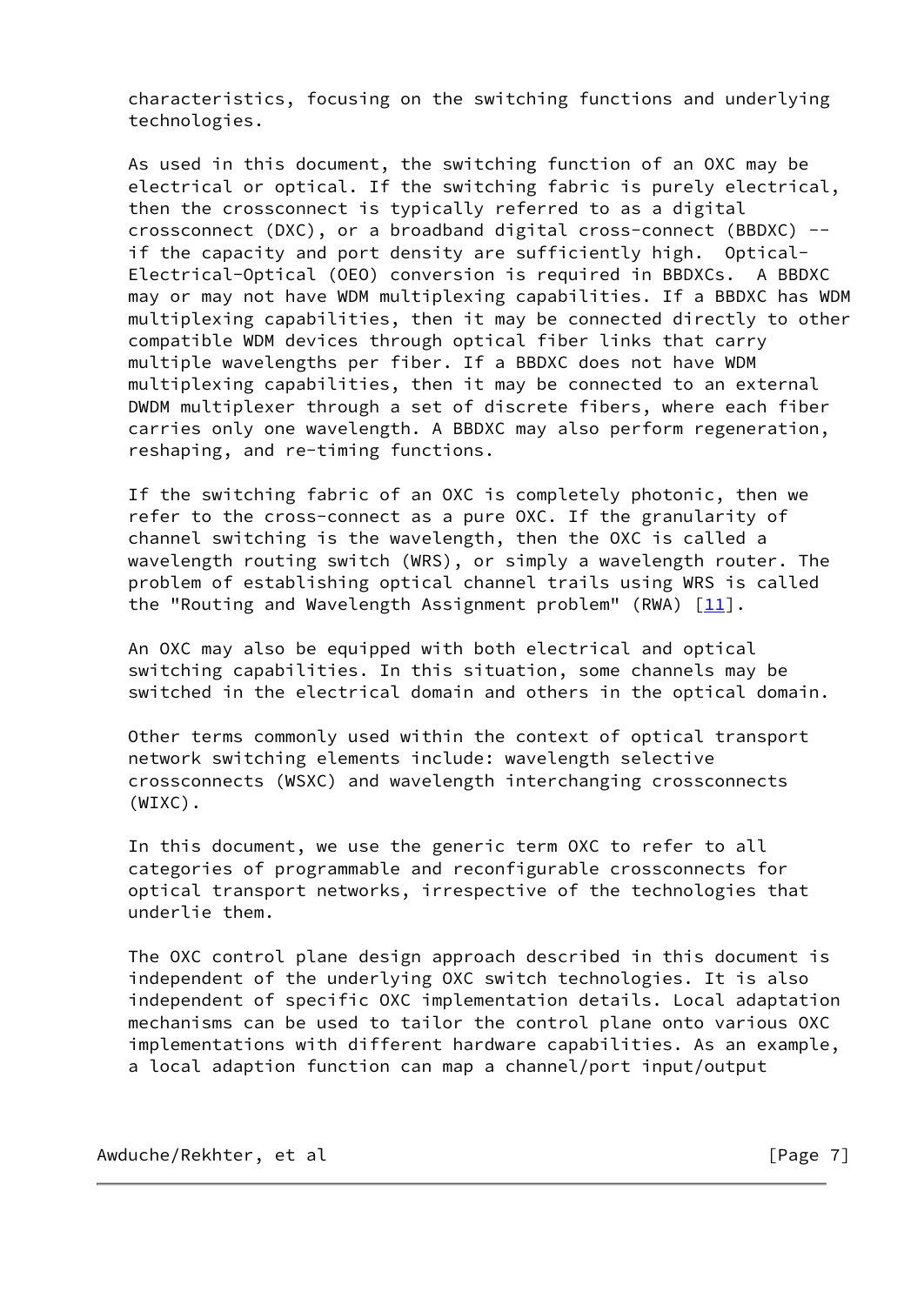relation into specialized low level instructions to actuate a rearrangement of the crossconnect switch fabric such that the required input/output relation is realized.

 A number of forthcoming supplementary documents will describe in some detail the extensions needed to adapt the control plane approach described in this memo to various OXC technologies and optical transport network contexts.

# <span id="page-8-0"></span>[4.2](#page-8-0) Explicit LSPs and Optical Channel Trails

 At a conceptual level, explicit LSPs and optical channel trails exhibit certain commonalities. Essentially, they are both fundamentally unidirectional, point-to-point virtual path connection abstractions. An explicit LSP provides a parameterized packet forwarding path (traffic-trunk) between an ingress LSR and an egress LSR. Correspondingly, an optical channel trail provides a (possibly parameterized) optical channel between two endpoints for the transport of client digital signals.

 The payload carried by both LSPs and optical trails are transparent to intermediate nodes along their respective paths. Both LSPs and optical trails can be parameterized to stipulate their performance, behavioral, and survivability requirements from the network. A set of LSPs induce a virtual graph on a data network topology, while a set of optical trails induce a virtual graph on the topology of a fiber plant.

 A constraint-based routing scheme can be used to select appropriate paths for both LSPs and optical trails. Generally such paths may satisfy some demands and policy requirements subject to some constraints imposed by the operational environment.

 There are also commonalities in the allocation of labels to LSPs and in the allocation of wavelengths to optical trails. Two different LSPs that traverse through a given LSR port or interface cannot be allocated the same label. The exception is for LSP aggregation using label merge or label stacking. Similarly, two different optical trails that traverse through a given OXC port cannot be allocated the same wavelength.

<span id="page-8-1"></span>[5](#page-8-1). Generic Requirements for the OXC Control Plane

 The following section contains the requirements for the OXC control plane, with emphasis on the routing components of these requirements.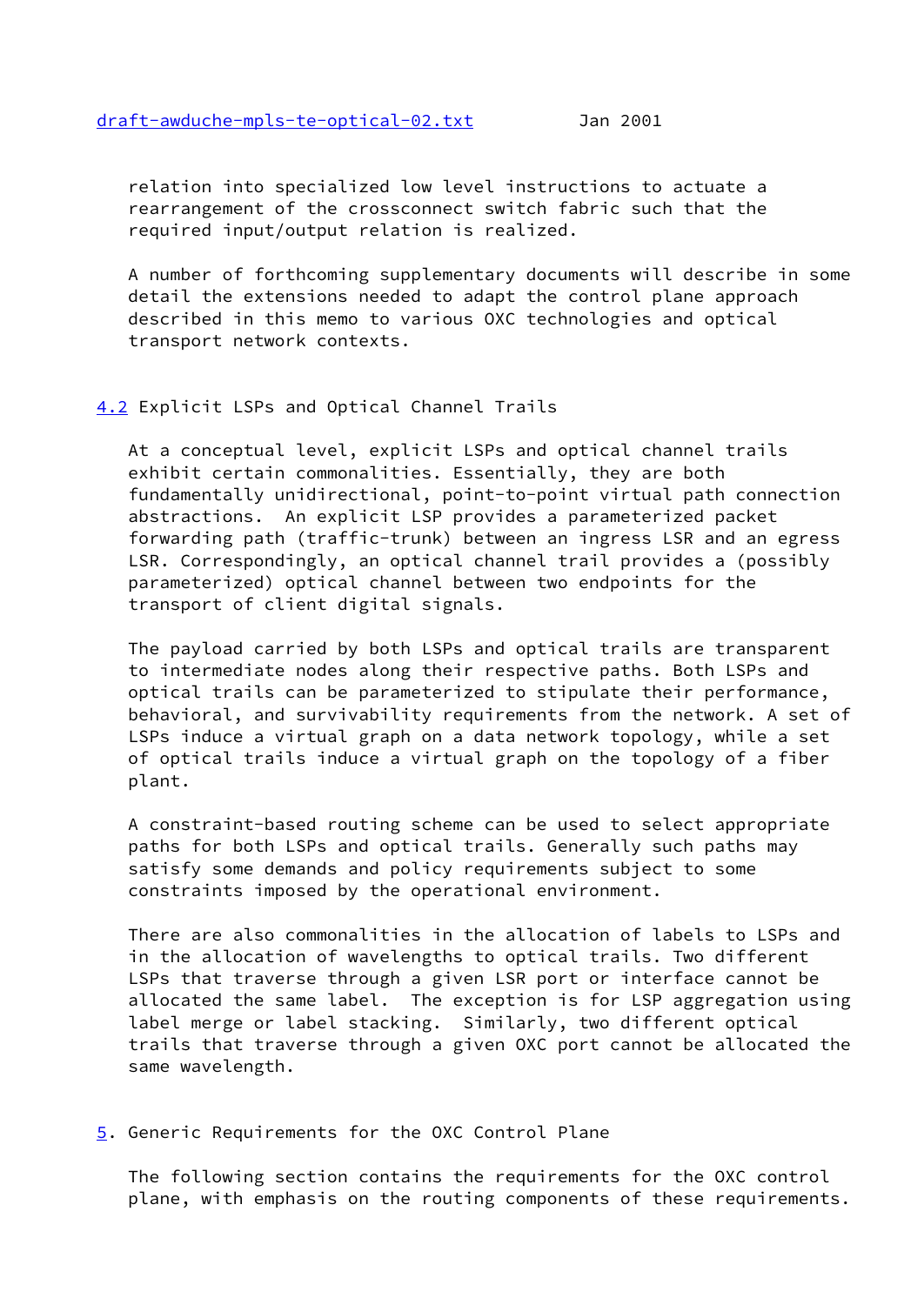There are three key aspects to these requirements:

Awduche/Rekhter, et al **interpretational entity of the contract of the contract of the contract of the contract of the contract of the contract of**  $[Page 8]$ 

[draft-awduche-mpls-te-optical-02.txt](https://datatracker.ietf.org/doc/pdf/draft-awduche-mpls-te-optical-02.txt) Jan 2001

- (1) the capability to establish optical channel trails expeditiously, (in seconds or even milliseconds rather than days or months).
- (2) the capability to support traffic engineering functions, (see note below)
- (3) the capability to support various protection and restoration schemes.

 Note: the introduction of DWDM and automatically switched optical networks is unlikely to eliminate the need for traffic engineering. Instead, it will simply mandate OXCs to also support some traffic engineering capabilities.

 Historically, the "control plane" of optical transport networks has been implemented via network management. This approach has the following drawbacks:

- (1) It leads to relatively slow convergence following failure events (typical restoration times are measured in minutes, or even days and weeks especially in systems that require explicit manual intervention). The only way to expedite service recovery in such environments is to pre-provision dedicated protection channels.
- (2) It complicates the task of interworking equipment from different manufacturers, especially at the management level (generally, a custom "umbrella network management system -NMS- or operations support system -OSS-" is required to integrate otherwise incompatible Element Management Systems from different vendors)
- (3) It precludes the use of distributed dynamic routing control capabilities in such environments.
	- (4) It complicates the task of inter-network provisioning (due to the lack of EDI between operator NMSs).

Thus, another important motivation for the approach described in this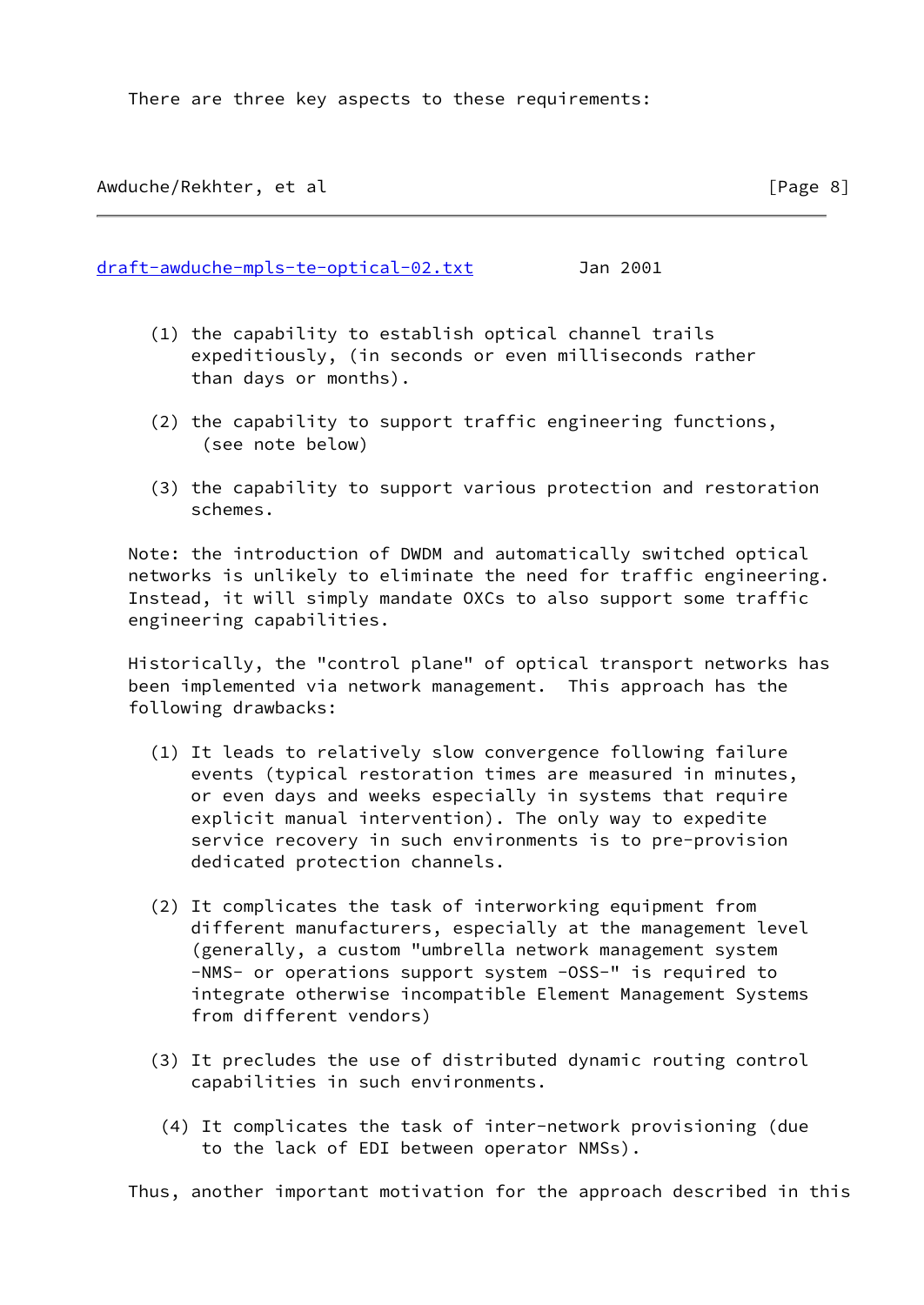document is to improve the responsiveness of the optical transport network, and to increase the level of interoperability within and between service provider networks.

Awduche/Rekhter, et al **Example 2018** [Page 9]

[draft-awduche-mpls-te-optical-02.txt](https://datatracker.ietf.org/doc/pdf/draft-awduche-mpls-te-optical-02.txt) Jan 2001

<span id="page-10-0"></span>[6](#page-10-0). MPLS Traffic Engineering as a Generic Control Plane for OXCs

 The requirements for the OXC control plane described in the previous section have already been addressed by the MPLS Traffic Engineering control plane, under development by the IETF (see e.g.,  $[1, 2, 3, 4, 8, 9]$  $[1, 2, 3, 4, 8, 9]$  $[1, 2, 3, 4, 8, 9]$  $[1, 2, 3, 4, 8, 9]$  $[1, 2, 3, 4, 8, 9]$  $[1, 2, 3, 4, 8, 9]$  $[1, 2, 3, 4, 8, 9]$  $[1, 2, 3, 4, 8, 9]$  $[1, 2, 3, 4, 8, 9]$  $[1, 2, 3, 4, 8, 9]$  $[1, 2, 3, 4, 8, 9]$ .

<span id="page-10-1"></span>[6.1](#page-10-1) Overview of the MPLS Traffic Engineering Control Plane

 Let us now discuss the components of the MPLS traffic engineering control plane model. The MPLS traffic engineering control plane is a synthesis of new concepts in IP traffic engineering (enabled by MPLS) and the conventional IP network layer control plane. The high level requirements for traffic engineering over MPLS were articulated in [RFC-2702](https://datatracker.ietf.org/doc/pdf/rfc2702)  $\lceil \frac{1}{2} \rceil$ . It is the combination of the notions defined in [RFC-](https://datatracker.ietf.org/doc/pdf/rfc2702) [2702](https://datatracker.ietf.org/doc/pdf/rfc2702) (including relevant extensions) along with the conventional IP control plane constructs that effectively establishes a framework for the MPLS traffic engineering control plane model  $[1]$  (see also  $[2]$  $[2]$ ).

 The components of the MPLS traffic engineering control plane model include the following modules:

- Resource discovery
- State information dissemination, which is used to distribute relevant information concerning the state of the network, including topology and resource availability information. In the MPLS context, this is accomplished by extending conventional IP link state interior gateway protocols to carry additional information in their link state advertisements (see  $[8, 9]$  $[8, 9]$  $[8, 9]$ ).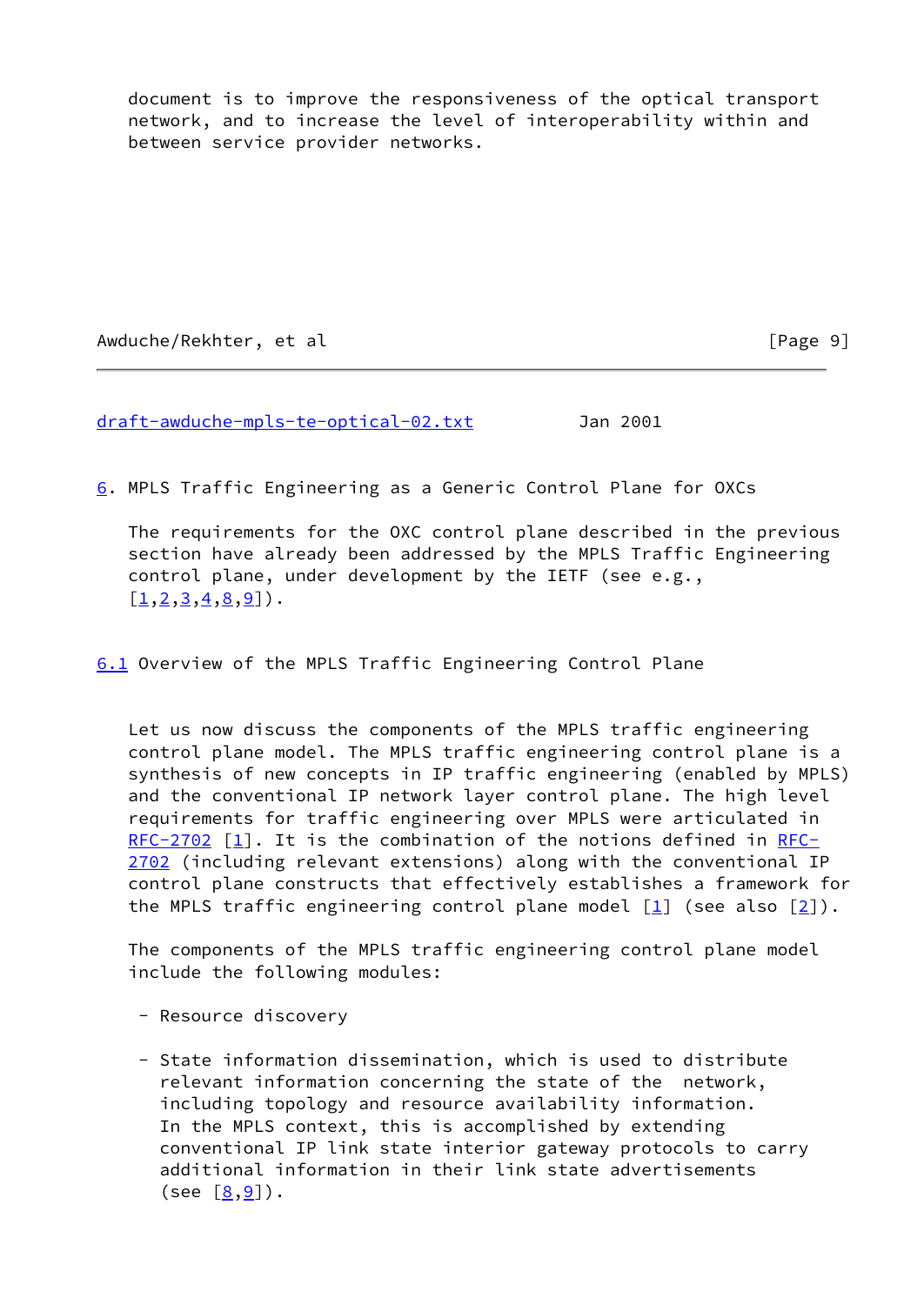- Path selection, which is used to select an appropriate route through the MPLS network for explicit routing. It is implemented by introducing the concept of constraint-based routing which is used to compute paths that satisfy certain specifications subject to certain constraints, including constraints imposed by the operational environment (see [\[1](#page-21-0)]).
- Path management, which includes label distribution, path placement, path maintenance, and path revocation. These are used to establish, maintain, and tear down LSPs in the MPLS context. The label distribution, path placement, and path revocation functions are implemented through a signaling protocol, such as the RSVP extensions  $[3]$  or through CR-LDP  $[4]$  $[4]$ .

Awduche/Rekhter, et al **interpretational entity of the set of the set of the set of the set of the set of the set of the set of the set of the set of the set of the set of the set of the set of the set of the set of the se** 

[draft-awduche-mpls-te-optical-02.txt](https://datatracker.ietf.org/doc/pdf/draft-awduche-mpls-te-optical-02.txt) Jan 2001

 These components of the MPLS traffic engineering control plane are separable, and independent of each other. This is a very attractive feature because it allows an MPLS control plane to be implemented using a composition or synthesis of best of breed modules.

In  $RFC-2702$  [\[1](#page-21-0)], several new MPLS control plane capabilities were proposed that allow various traffic engineering policies to be actualized in MPLS networks. Many of these capabilities are also relevant and applicable to automatically switched optical transport networks with reconfigurable OXCs.

 We summarize some of these capabilities below, focusing on the set of attributes that can be associated with traffic-trunks. A traffic trunk is an aggregation of traffic belonging to the same class which are forwarded through a common path. In general, the traffic-trunk concept is a technology independent abstraction. In  $[1]$  $[1]$ , it was used within the context of MPLS and allowed certain attributes of the traffic transported through LSPs to be parameterized. The traffic trunk concept can also be extended, in an obvious manner, to the optical transport network.

As stipulated in  $RFC-2702$  [[1\]](#page-21-0), the attributes that can can be associated with traffic-trunks include: (1) traffic parameters which indicate the bandwidth requirements of the traffic-trunk, (2) adaptivity attributes which specify the sensitivity of the traffic trunk to changes in the state of the network and in particular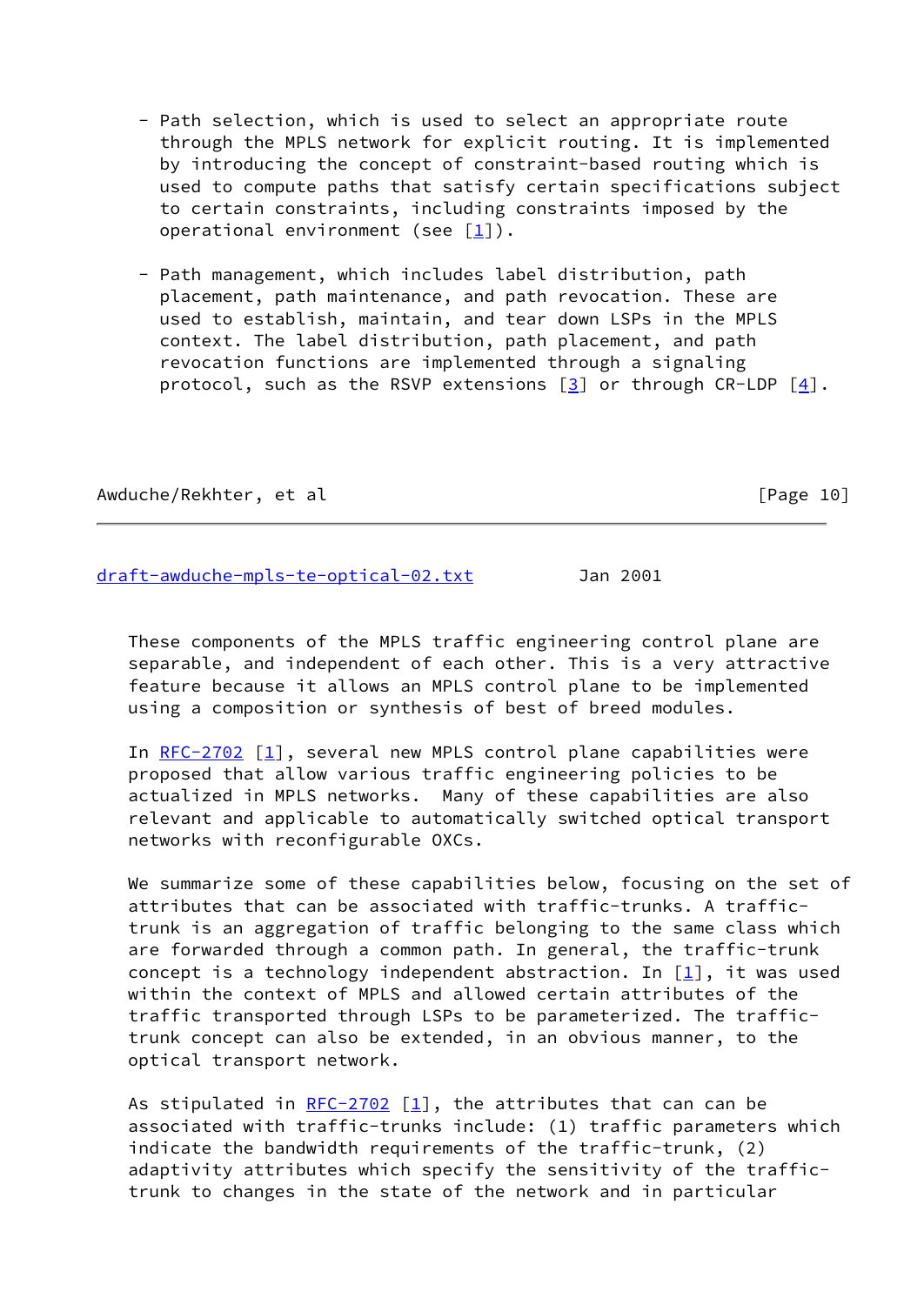indicates whether the traffic-trunk can be re-routed when "better" paths become available, (3) priority attributes which impose a partial order on the set of traffic-trunks and allow path selection and path placement operations to be prioritized, (4) preemption attributes which indicate whether a traffic-trunk can preempt an existing traffic-trunk from its path, (5) resilience attributes which stipulate the survivability requirements of the traffic-trunk and in particular the response of the system to faults that impact the path of the traffic-trunk, and (6) resource class affinity attributes which further restrict route selection to specific subsets of resources and in particular allow generalized inclusion and exclusion policies to be implemented. Other policy attributes and options are also defined by Awduche et al in [RFC-2702](https://datatracker.ietf.org/doc/pdf/rfc2702) [[1\]](#page-21-0) for traffic-trunks, including policing attributes  $[1]$  $[1]$  (policing is irrelevant in the OXC context). Concepts of subscription (booking) factors are also supported to either bound the utilization of network resources through under-subscription or to exploit statistical multiplexing gain through over-subscription (this aspect is also not very relevant in the OXC context).

 It should be clear that a subset of these capabilities can be mapped onto an optical transport network by substituting the term "traffic-

Awduche/Rekhter, et al **Example 2018** [Page 11]

[draft-awduche-mpls-te-optical-02.txt](https://datatracker.ietf.org/doc/pdf/draft-awduche-mpls-te-optical-02.txt) Jan 2001

trunk" with the term "optical channel trail."

 The MPLS control plane also supports the notion of abstract nodes. An abstract node is essentially a set of nodes (e.g., a subnet, an autonomous system, etc) whose internal topology is opaque to the origination node of an explicit LSP. So, in the most general manner, the route of an explicit LSP (or traffic-trunk) can be specified as a sequence of single hops and/or as a sequence of abstract nodes.

 The MPLS control plane is very general and is also oblivious of the specifics of the data plane technology. In this regard, the MPLS control plane can be used in conjunction with a data plane that (a) does not necessarily process IP packet headers and (b) does not know about IP packet boundaries. For an existence proof, note that the MPLS control plane has been implemented on IP-LSRs, ATM-LSRs, and Frame Relay-LSRs.

 The MPLS control plane may also be implemented on OXCs as discussed in this document.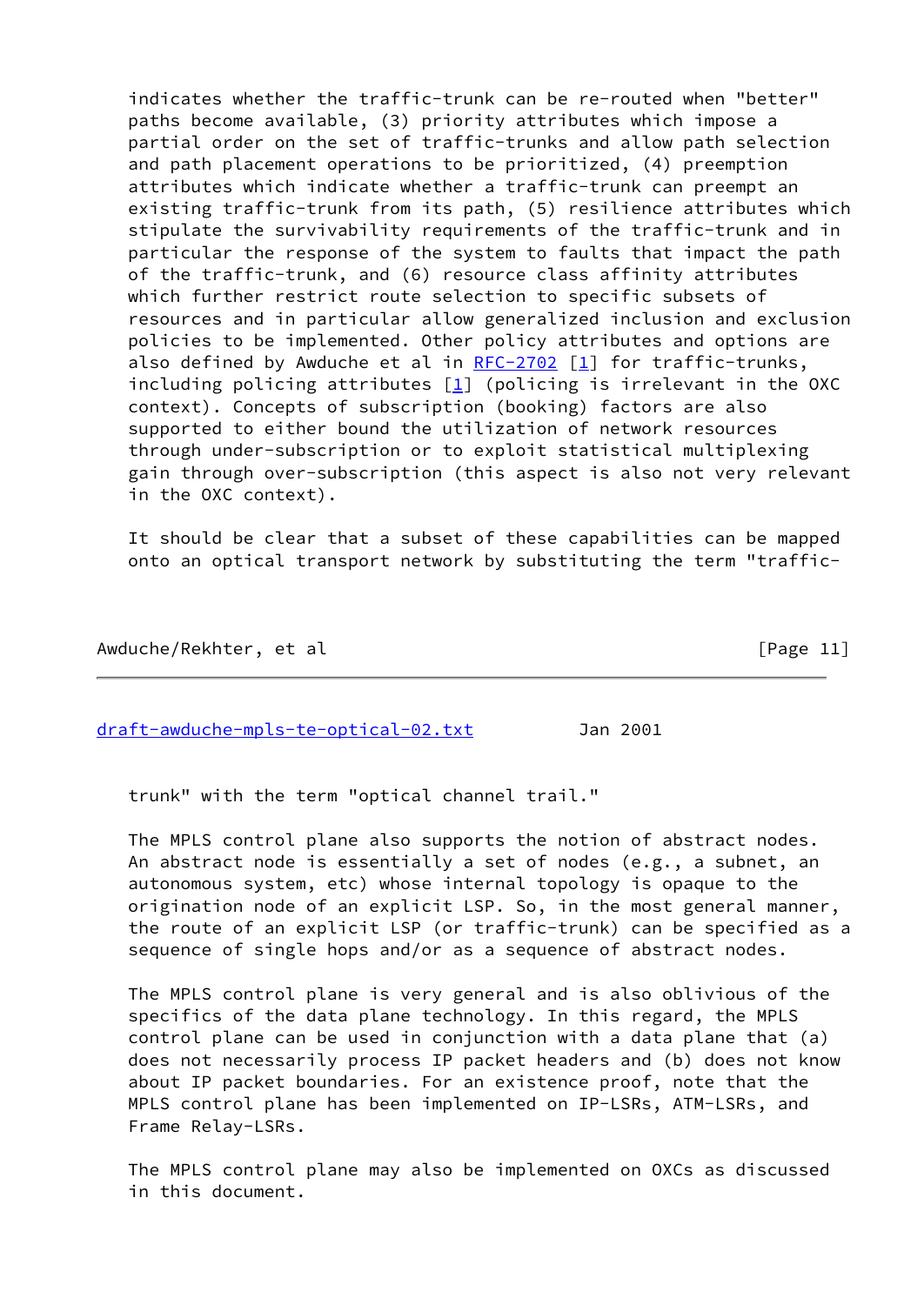<span id="page-13-0"></span>[6.2](#page-13-0) Synthesizing the MPLS Traffic Engineering Control Plane with OXCs

 Given that that both OXCs and LSRs require control planes, one option would be to have two separate, independent, and incompatible control planes - one for OXCs, and another for LSRs. To understand the drawbacks of this approach, especially in IP-centric optical internetworking systems, one need to look no further than the experience with IP over ATM, where IP has its own control plane (BGP, IS-IS, OSPF), and ATM its own control plane (PNNI)  $\lceil \frac{12}{12} \rceil$ . For some of the drawbacks see  $[1,2]$  $[1,2]$  $[1,2]$  $[1,2]$ .

 Given that the control planes for both OXCs and LSRs have relatively similar requirements, an alternative approach is to develop a coherent control plane technology that can be used for LSRs and for OXCs. Such a uniform control plane will eliminate the administrative complexity of managing hybrid optical internetworking systems with separate, dissimilar control and operational semantics. Specializations may be introduced in the control plane, as necessary, to account for inherent peculiarities of the underlying technologies and networking contexts.

 All of the above observations suggest, therefore, that the MPLS Traffic Engineering control plane (with some minor extensions) would be very suitable as the control plane for OXCs. An OXC that uses the MPLS traffic engineering control plane would effectively become an IP addressable device. Thus, this proposition also solves the problem of addressing for OXCs. The distribution of topology state information,

Awduche/Rekhter, et al **Example 2018** [Page 12]

[draft-awduche-mpls-te-optical-02.txt](https://datatracker.ietf.org/doc/pdf/draft-awduche-mpls-te-optical-02.txt) Jan 2001

 establishment of optical channel trails, OTN traffic engineering functions, and protection and restoration capabilities would be faciliated by the MPLS Traffic Engineering control plane.

 An out-of-band IP communications system can be used to carry and distribute control traffic between the control planes of OXCs, perhaps through dedicated supervisory channels (using e.g., dedicated wavelengths or channels, or an independent out-of-band IP network). In this environment, SNMP, or some other network management technology, could be used for element management. From the perspective of control semantics, an OXC with an MPLS Traffic Engineering control plane would resemble a Label Switching Router.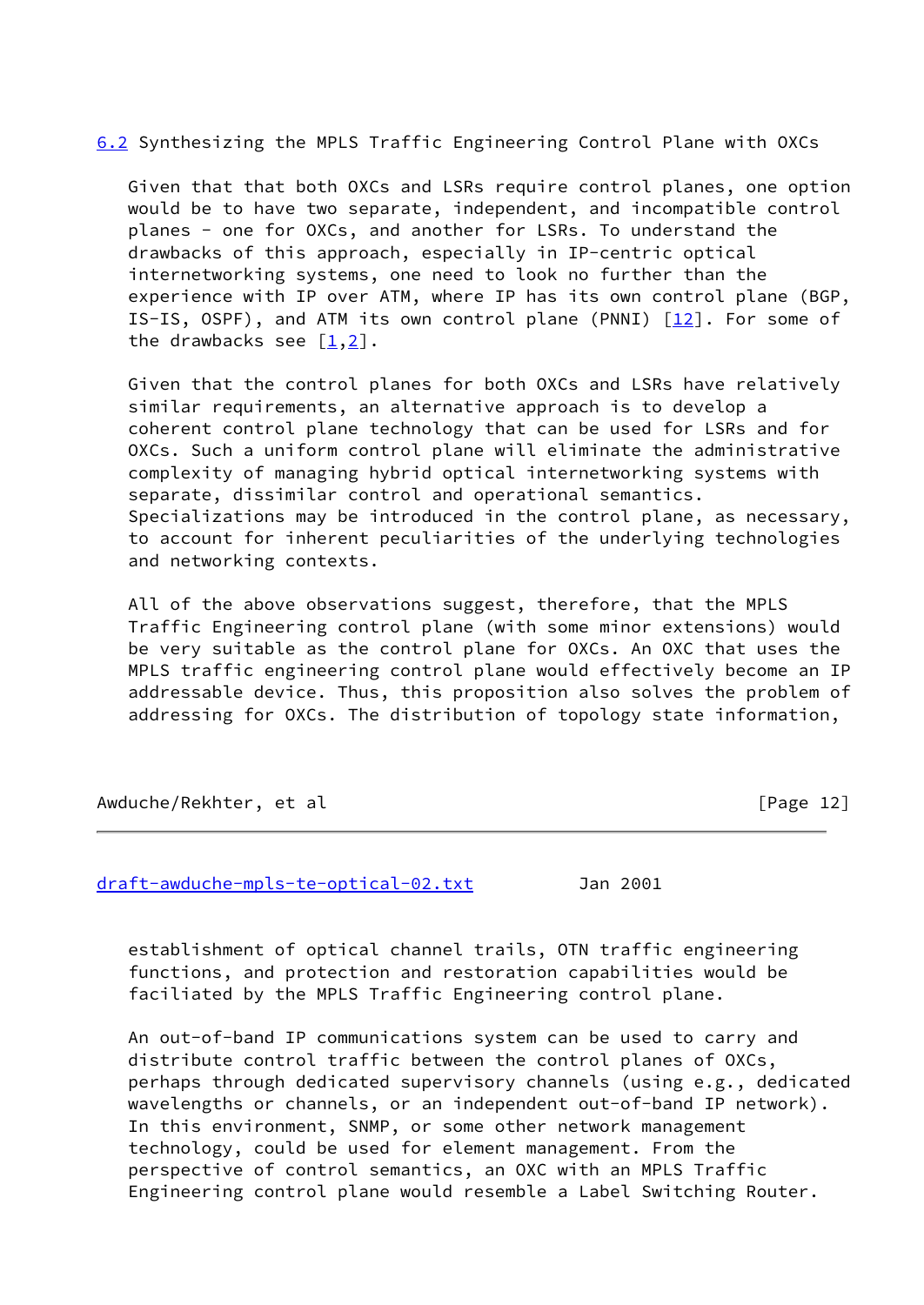If the OXC is a wavelength routing switch, then the physical fiber between a pair of OXCs would represent a single link in the OTN network topology. Individual wavelengths or channels would be analogous to labels. If there are multiple fibers between a pair of OXCs, then as an option, these multiple fibers could be logically grouped together through a process called bundling and represented as a single link in the OTN network topology.

 If a fiber terminates on a device that functions as both an OXC and an IP router, then the following situation may be possible:

- A subset of optical channels within the fiber may be uncommitted. That is, they are not currently in use and hence are available for allocation.
- A second subset of channels may already be committed for transit purposes. That is, they are already cross-connected by the OXC element to other out-bound optical channels and thus are not immediately available for allocation.

 - Another subset of optical channels (within the same fiber) could be

 in use as terminal channels. That is, they are already allocated but terminate on the local OXC/router device, for example, as **SONET** 

interfaces.

 In the above scenario one way to represent the fiber in the OTN network topology is to depict it is as several links, where one of these links would represent the set of uncommitted channels which constitute the residual capacity of the fiber; while each terminal channel that terminates on the OXC/router could be represented as an individual link.

In the control plane model described here, IS-IS or OSPF, with

Awduche/Rekhter, et al international control in the set of  $[Page 13]$ 

[draft-awduche-mpls-te-optical-02.txt](https://datatracker.ietf.org/doc/pdf/draft-awduche-mpls-te-optical-02.txt) Jan 2001

extensions for traffic engineering ( $[8]$  $[8]$  or  $[9]$  $[9]$ ) and possibly additional optical network specific extensions would be used to distribute information about the optical transport network topology and information about available bandwidth and available channels per fiber, as well as other OTN network topology state information. This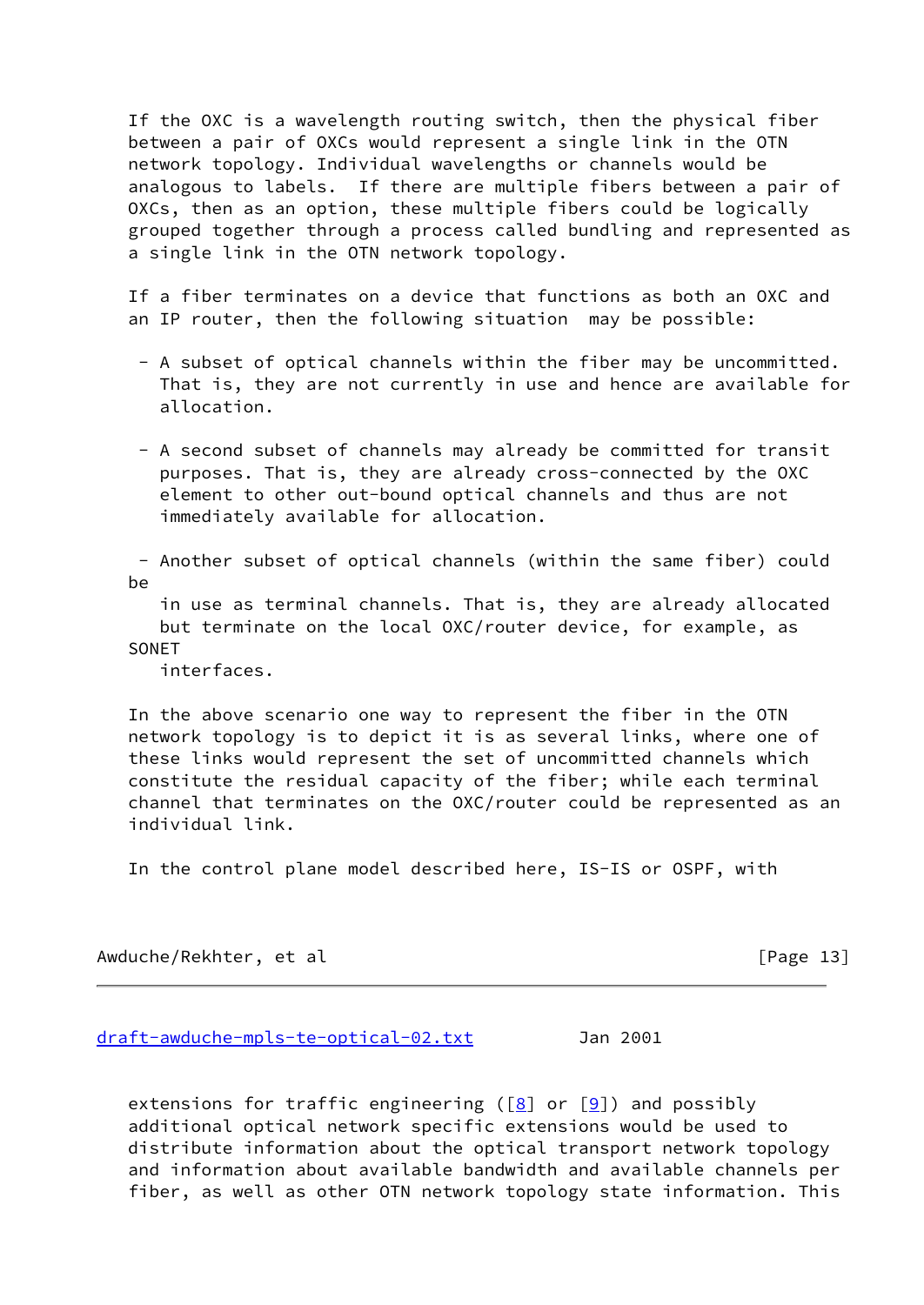information will then be used to compute explicit routes for optical channel trails. An MPLS signaling protocol, such as RSVP extensions (see [RSVP]), will be used to instantiate the optical channel trails. Using the RSVP extensions, for example, the wavelength information or optical channel information (as the case may be) will be carried in the LABEL object, which will be used to control and reconfigure the  $OXCS$ .

 The use of a uniform control plane technology for both LSRs and OXCs introduces a number of interesting (and potentially advantageous) architectural possibilities. One such possibility is that a single control plane (MPLS Traffic Engineering) may be able to span both routers and OXCs. In such an environment a Label Switched Path could traverse an intermix of routers and OXCs, or could span just routers, or just OXCs. This offers the potential for real bandwidth-on-demand networking, in which an IP router may dynamically request bandwidth services from the optical transport network. Another possibility is that OXCs and LSRs may run different instances of the control plane which are decoupled with little or no interaction between the control plane instances.

 To bootstrap the system, OXCs must be able to exchange control information. One way to support this is to pre-configure a dedicated control wavelength between each pair of adjacent OXCs, or between an OXC and a router, and to use this wavelength as a supervisory channel for exchange of control traffic. Another possibility, which has already been mentioned, is to construct a dedicated out of band IP network for the distribution of control traffic.

 Even though an OXC equipped with an MPLS traffic engineering control plane would (from a control perspective) resemble a Label Switching Router, there are some important distinctions and limitations. One distinction concerns the fact that there are no analogs of label merging in the optical domain. This implies that an OXC cannot merge several wavelengths into one wavelength. Another distinction is that an OXC cannot perform the equivalent of label push and pop operations in the optical domain. This is because the analog of a label in the OXC is a wavelength or an optical channel, and the concept of pushing and popping wavelengths is infeasible with contemporary commercial optical technologies.

 In the proposed control plane approach, an OXC will maintain a WFIB (Wavelength Forwarding Information Base) per interface (or per

Awduche/Rekhter, et al **Example 2018** [Page 14]

[draft-awduche-mpls-te-optical-02.txt](https://datatracker.ietf.org/doc/pdf/draft-awduche-mpls-te-optical-02.txt) Jan 2001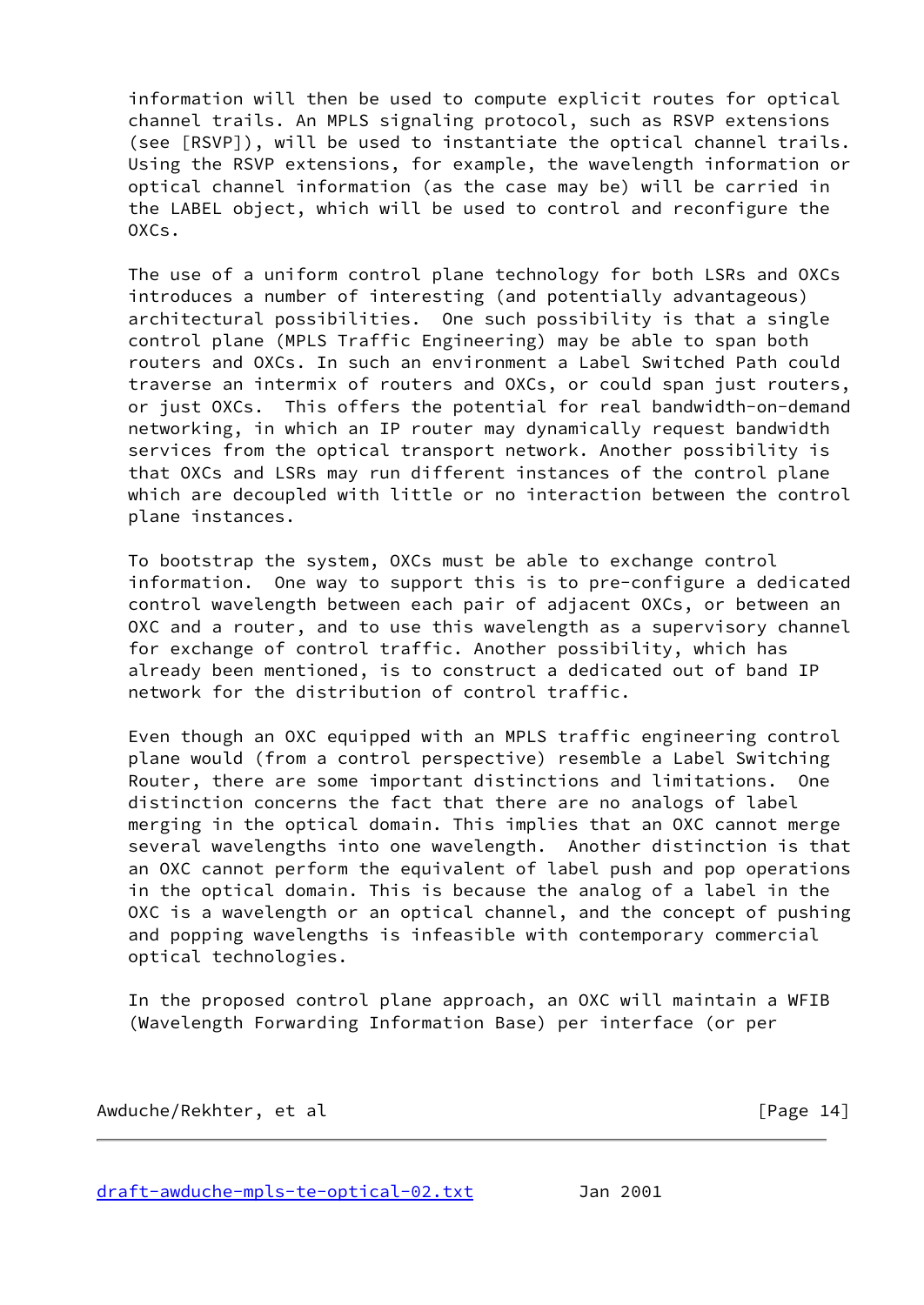fiber). This is because lambdas and/or channels (labels) are specific to a particular interface (fiber), and the same lambda and/or channel (label) could be used concurrently on multiple interfaces (fibers).

 The MPLS traffic engineering control plane is already being implemented on data plane technologies that exhibit some of the aforementioned distinctions. For example, an ATM-LSR supports only a subset of the MPLS functionality. In particular, most ATM-LSRs are incapable of merging Label Switching Paths, and may not be able to perform label push/pop operations as well. Also, similar to the approach proposed here for OXCs, ATM-LSRs have per interface LFIB (Label Forwarding Information Base).

 Yet another important distinction concerns the granularity of resource allocation. An MPLS Label Switching Router which operates in the electrical domain can potentially support an arbitrary number of LSPs with arbitrary bandwidth reservation granularities (bounded by the maximum reservable bandwidth per interface, the label space, and the amount of required control overhead). In sharp contrast, an OXC can only support a relatively small number of optical channel trails (this may change as the technology evolves), each of which will have coarse discrete bandwidth granularities (e.g.,OC-12, OC-48, OC-192, and OC-768). A special degenerate case occurs when the control plane is used to establish optical channel trails which all have a fixed bandwidth (e.g., OC-48).

 If the bandwidth associated with an LSP is small relative to the capacity of an optical channel trail, then very inefficient utilization of network resources could result if only one LSP is mapped onto a given optical channel trail. To improve utilization of resources, therefore, it is necessary to be able to map several low bandwidth LSPs onto a relatively high capacity optical channel trail. For this purpose, a generalized notion of "nested LSPs" may be used. Note that since an OXC cannot perform label push/pop operations, the start/end of a nested LSP has to be on a router (as nesting requires label push/pop). Also note that in this nesting situation, it is the wavelength of the "container" optical channel trail itself that effectively constitutes the outermost label.

 The transparency and multiprotocol properties of the MPLS Control Plane approach would allow an OXC to route optical channel trails carrying various types of digital payloads (including IP, ATM, Sonet, etc) in a coherent and uniform way.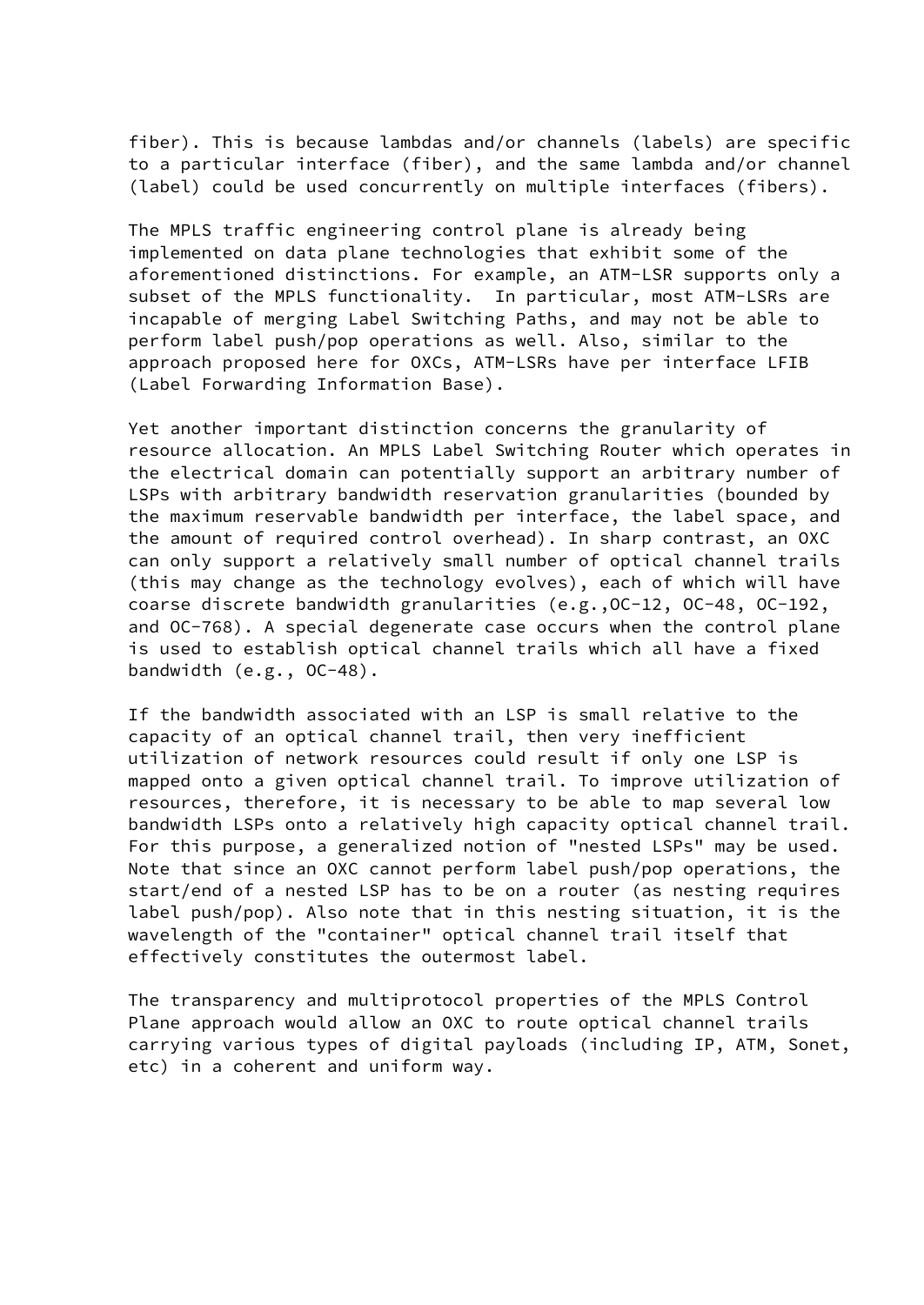### [draft-awduche-mpls-te-optical-02.txt](https://datatracker.ietf.org/doc/pdf/draft-awduche-mpls-te-optical-02.txt) Jan 2001

#### <span id="page-17-0"></span>[7](#page-17-0). Control Adaptation

 This section provides a high level overview of the architectural considerations involved in tailoring the MPLS traffic engineering control plane model to the optical domain. More detailed discussions of these issues will be provided in a number of supplementary documents to follow.

 In adapting the MPLS traffic engineering control plane model to OXCs, a number of critical issues should be considered. One critical issue concerns the development of OTN specific domain models which abstracts and captures relevant characteristics of the OTN. The domain models help to delineate the design space for the control plane problem in OXCs, and to construct domain specific software reference architectures.

 A domain model includes functional and structural aspects. For the purpose of the present discussions, however, we have grouped the considerations pertaining to OTN domain models into two broad categories: (1) a horizontal dimension and (2) a vertical dimension. The horizontal dimension pertains to the specialized networking requirements of the OTN environment. It indicates the enhancements needed to the MPLS TE control plane model to address the peculiar OTN networking requirements. The vertical dimension pertains to localized hardware and software characteristics of the OXCs, which helps to determine the device specific adaptations and support mechanisms needed to port and reuse the MPLS TE control plane software artifacts on an OXC.

Horizontal dimension considerations include the following aspects:

- What type of OTN state information should be discovered and disseminated to support path selection for optical channel trails? Such state information may include domain specific characteristics of the OTN (encoded as metrics), such as attenuation, dispersion (chromatic, PMD), etc. This aspect will determine the type of additional extensions that are required to IGP link state advertisements to allow distribute such information.
- What infrastructure will be used to propagate the control information?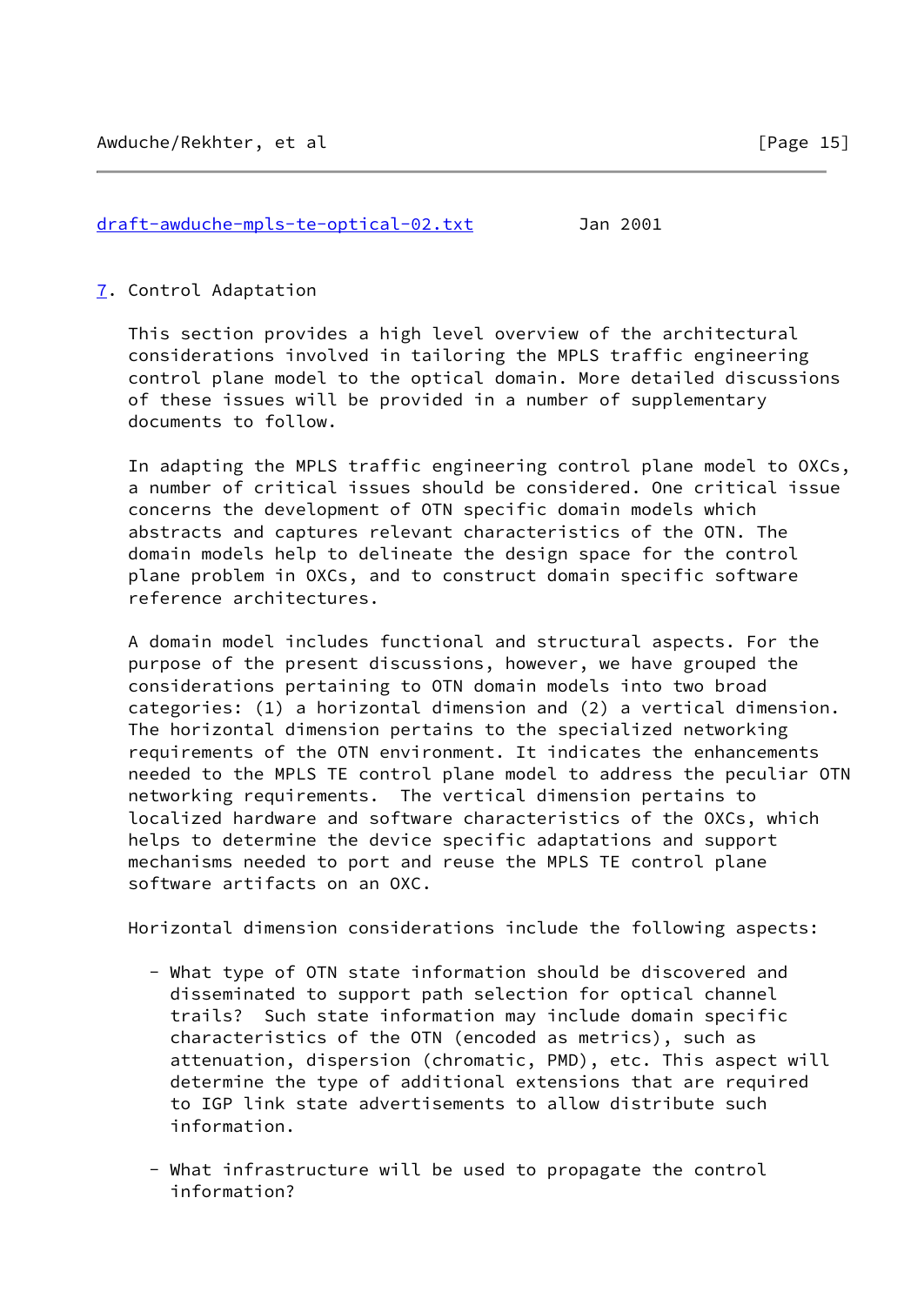- How are constrained paths computed for optical channel trails which fulfill a set of performance and policy requirements subject to a set of system constraints?
- What are the domain specific requirements for setting up optical

Awduche/Rekhter, et al **Example 2018** [Page 16]

[draft-awduche-mpls-te-optical-02.txt](https://datatracker.ietf.org/doc/pdf/draft-awduche-mpls-te-optical-02.txt) Jan 2001

 channel trails and what are the enhancements needed to existing MPLS signaling protocols to address these requirements?

 Vertical dimension considerations include the aspects required to practically port MPLS control plane software onto an OXC. In terms of vertical dimensions, a candidate system architecture for an OXC equipped with an MPLS control plane model is shown in Figure 1 below.



Figure 1: Candidate OXC systems architecture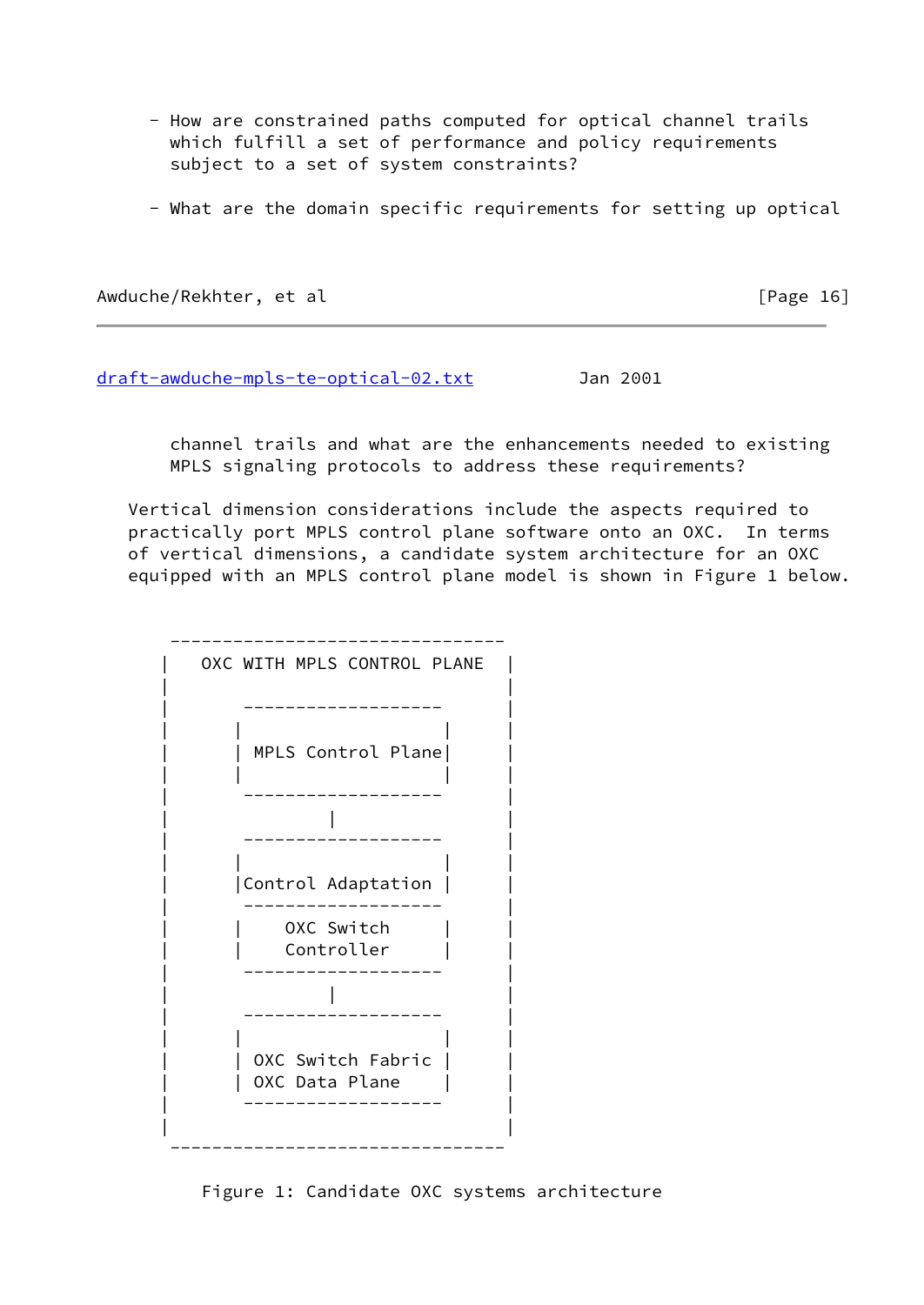<span id="page-19-0"></span>[8](#page-19-0). Architectural Considerations for Deployment in Operational Networks

 This section provides a high level overview of the architectural considerations for deployment of the proposed control plane in operational networks consisting of LSRs and OXCs. These architectural issues have implications on the degree of control isolation, control coupling, and control cohesion between LSRs and OXCs.

Awduche/Rekhter, et al **interpretational control (Page 17**)

[draft-awduche-mpls-te-optical-02.txt](https://datatracker.ietf.org/doc/pdf/draft-awduche-mpls-te-optical-02.txt) Jan 2001

 Essentially, there are two extremal architectural options for deployment of the proposed control plane in an operational context consisting of LSRs and OXCs.

- Overlay Option: One option is to use different instances of the control plane in the OTN (OXC) and IP (LSR) domains. In this situation, each instance of the control plane will operate independent of the other. Interworking (including control coordination) between the two domains can be established through static configuration or through some other procedures that are outside the scope of this document. This partitioned and explicitely decoupled deployment option allows maximal control isolation between the OTN and IP domains. This scheme is conceptually similar to the model in use today, whereby the OTN simply provides point-to-point channels between IP network elements with very minimal control interaction between the two domains.
- Peer Option: Another option is to use a single instance of the control plane that subsumes and spans LSRs and OXCs.

 Other architectural options are also possible which allow various degrees of control isolation and control integration between the OXCs and LSRs.

 To improve scalability the control plane may use routing hierarchy (e.g., routing areas). Hierarchy may be applied in either of the situations mentioned above. Furthermore, in the overlay option with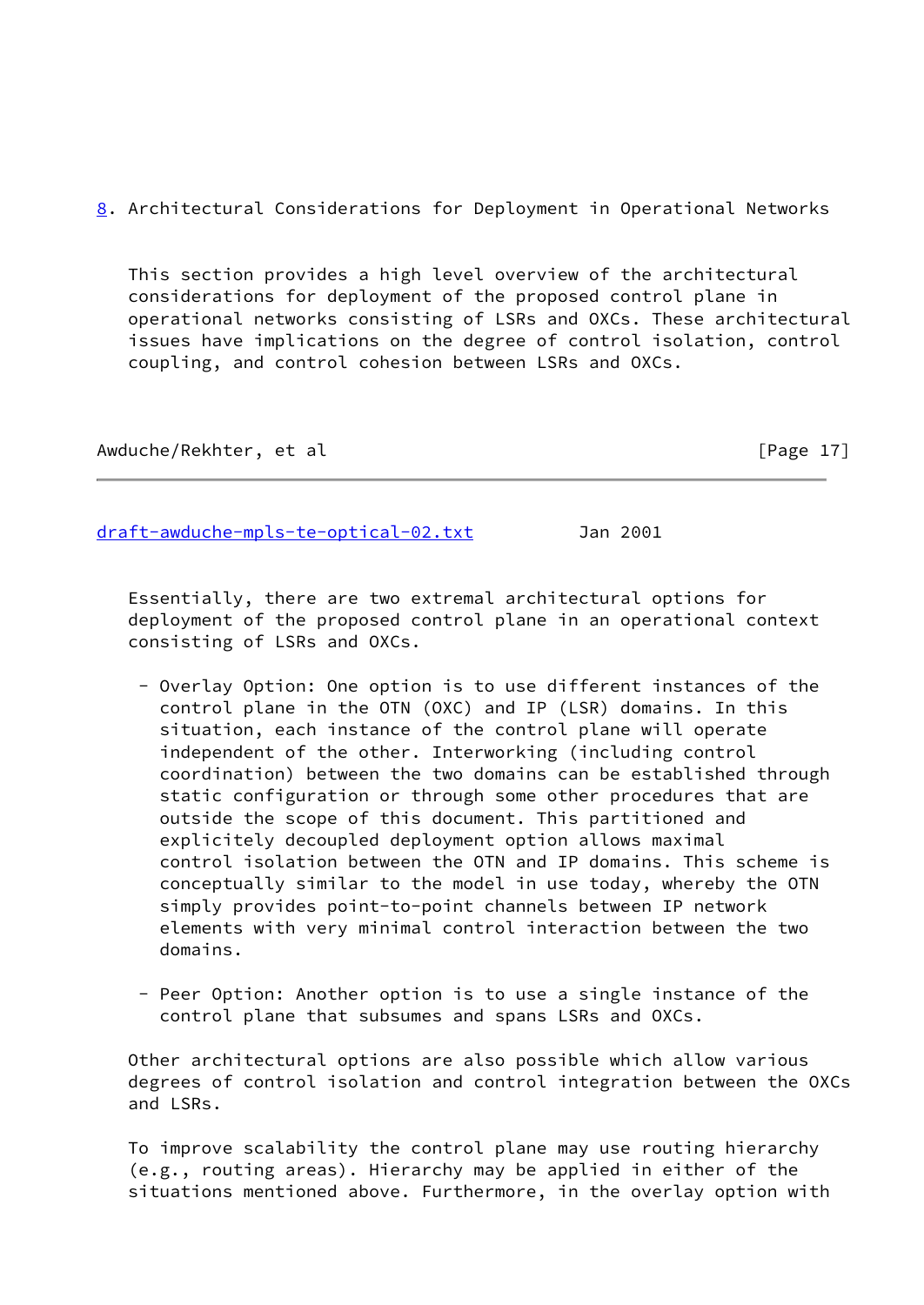different control plane instances for OXCs and LSRs, hierarchy could be enabled for each control plane instance independent of the other.

 In the deployment option with a single instance of the control plane, each routing area may maintain a link state database that contains: (1) physical LSPs (fiber links), (2) optical LSPs (optical channel trails), and (3) logical LSPs (conventional label switched paths). As a general rule, all of these path-oriented connection entities could simply be considered as LSPs with different characteristics. The origination LSR (the head-end) of each LSP entity may locally decide whether to advertise the LSP (with appropriate attributes), so that other LSRs could use it as a link for subsequent path computations.

 There are significant tradeoffs to the above deployment options, including aspects related to scalability and fault isolation. Additional documents to follow may elaborate on some of these aspects.

 One of the advantages of the control plane design approach described in this memo is that it potentially allows network administrators the

Awduche/Rekhter, et al **interpretational entity of the contract of the contract of the contract of the contract of the contract of the contract of**  $[Page 18]$ 

[draft-awduche-mpls-te-optical-02.txt](https://datatracker.ietf.org/doc/pdf/draft-awduche-mpls-te-optical-02.txt) Jan 2001

 leeway to make these deployment architectural decisions based on their specific objectives, network contexts, and service models.

<span id="page-20-0"></span>[9](#page-20-0). Summary

 This document outlined how the MPLS Traffic Engineering control plane could be adapted and reused as the control plane for optical crossconnects. Such a control plane would be used to distribute optical transport network topology state information and to setup optical channel trails. Such a control plane would support various traffic engineering functions in the optical domain, and enable a variety of protection and restoration capabilities. Furthermore, such a control plane technology would expedite the development and deployment of a new class of versatile data-centric OXCs. Additionally, the proposed control plane approach would simplify integration of OXCs and label switching routers. Finally, the proposed control plane approach would provide coherent semantics for network management and operations control in hybrid optical internetworking systems consisting of LSRs and OXCs.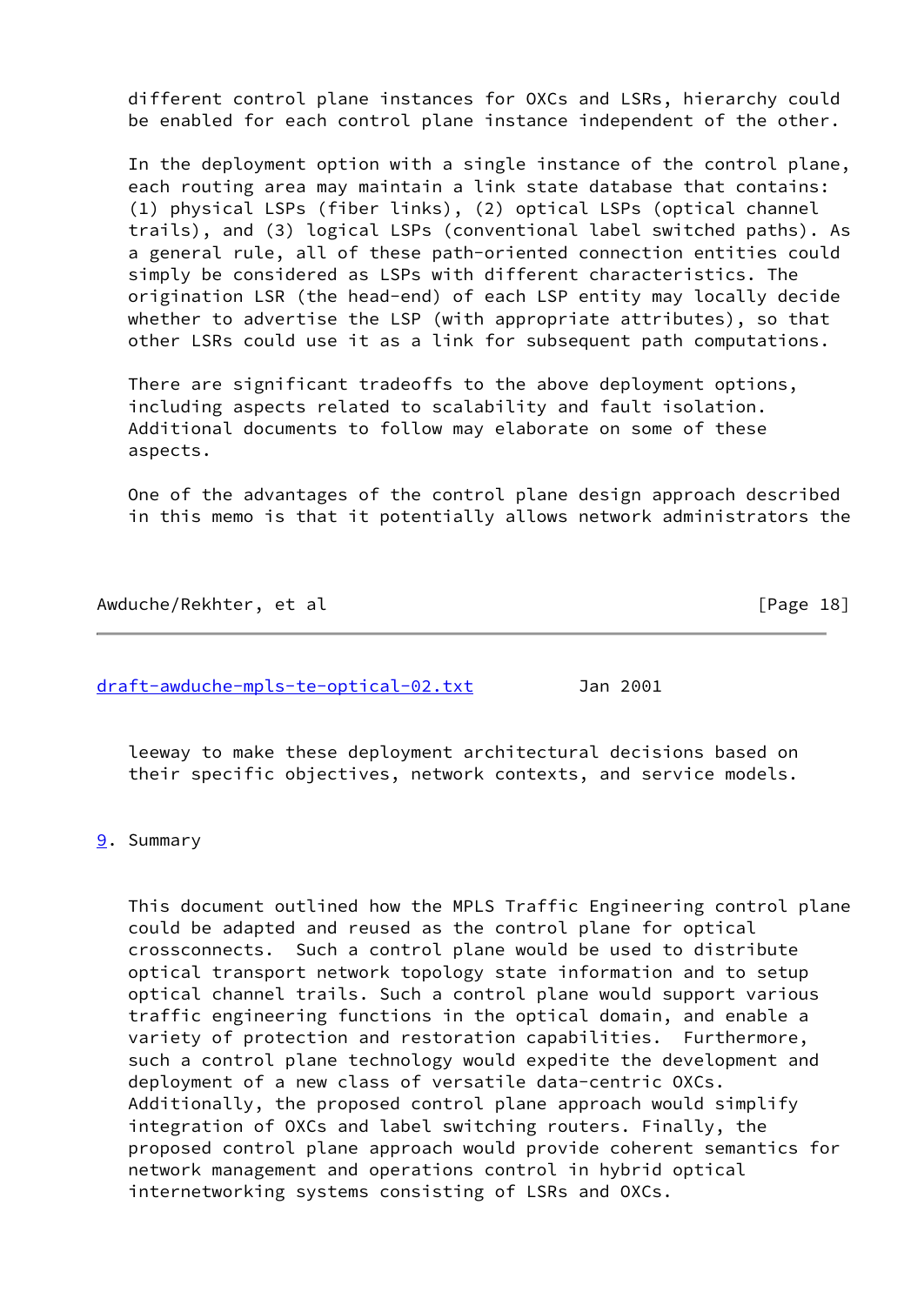References:

<span id="page-21-0"></span> [1] D. Awduche, J. Malcolm, J. Agogbua, M. O'Dell, and J. McManus, "Requirements for Traffic Engineering Over MPLS," [RFC-](https://datatracker.ietf.org/doc/pdf/rfc2702) [2702](https://datatracker.ietf.org/doc/pdf/rfc2702),September 1999.

<span id="page-21-1"></span> [2] D. Awduche, "MPLS and Traffic Engineering in IP Networks," IEEE Communications Magazine, December, 1999.

<span id="page-21-2"></span> [3] D. Awduche, L. Berger, D. Gan, T. Li, G. Swallow, and V. Srinivasan, "Extensions to RSVP for LSP Tunnels," Internet Draft,Work in Progress, 1999

<span id="page-21-3"></span> [4] B. Jamoussi et al, "Constraint-Based LSP Setup using LDP,"Internet Draft, Work in Progress, 1999

<span id="page-21-7"></span>[5] ITU-T G.872, "Architecture for Optical Transport Networks," 1999.

<span id="page-21-8"></span> [6] R. Callon, P. Doolan, N. Feldman, A. Fredette, G. Swallow,A. Viswanathan, "A Framework for Multiprotocol Label Switching,"Internet Draft, Work in Progress, 1999

<span id="page-21-9"></span>[7] E. Rosen, A. Viswanathan, R. Callon, "Multiprotocol Label

### Awduche/Rekhter, et al **Example 2018** [Page 19]

[draft-awduche-mpls-te-optical-02.txt](https://datatracker.ietf.org/doc/pdf/draft-awduche-mpls-te-optical-02.txt) Jan 2001

Switching Architecture," Internet Draft, Work in Progress, 1999

<span id="page-21-4"></span> [8] H. Smit and T. Li, "IS-IS extensions for Traffic Engineering,"Internet Draft, Work in Progress, 1999

<span id="page-21-5"></span> [9] D. Katz, D. Yeung, "Traffic Engineering Extensions to OSPF,"Internet Draft, Work in Progress, 1999

<span id="page-21-6"></span> [10] Y. Rekhter and T. Li, "A Border Gateway Protocol 4 (BGP- 4), "[RFC-1171,](https://datatracker.ietf.org/doc/pdf/rfc1171) March 1995

<span id="page-21-10"></span> [11] B. Mukherjee, "Optical Communications Networks," McGraw-Hill, 1997.[\[14\]](#page-22-2)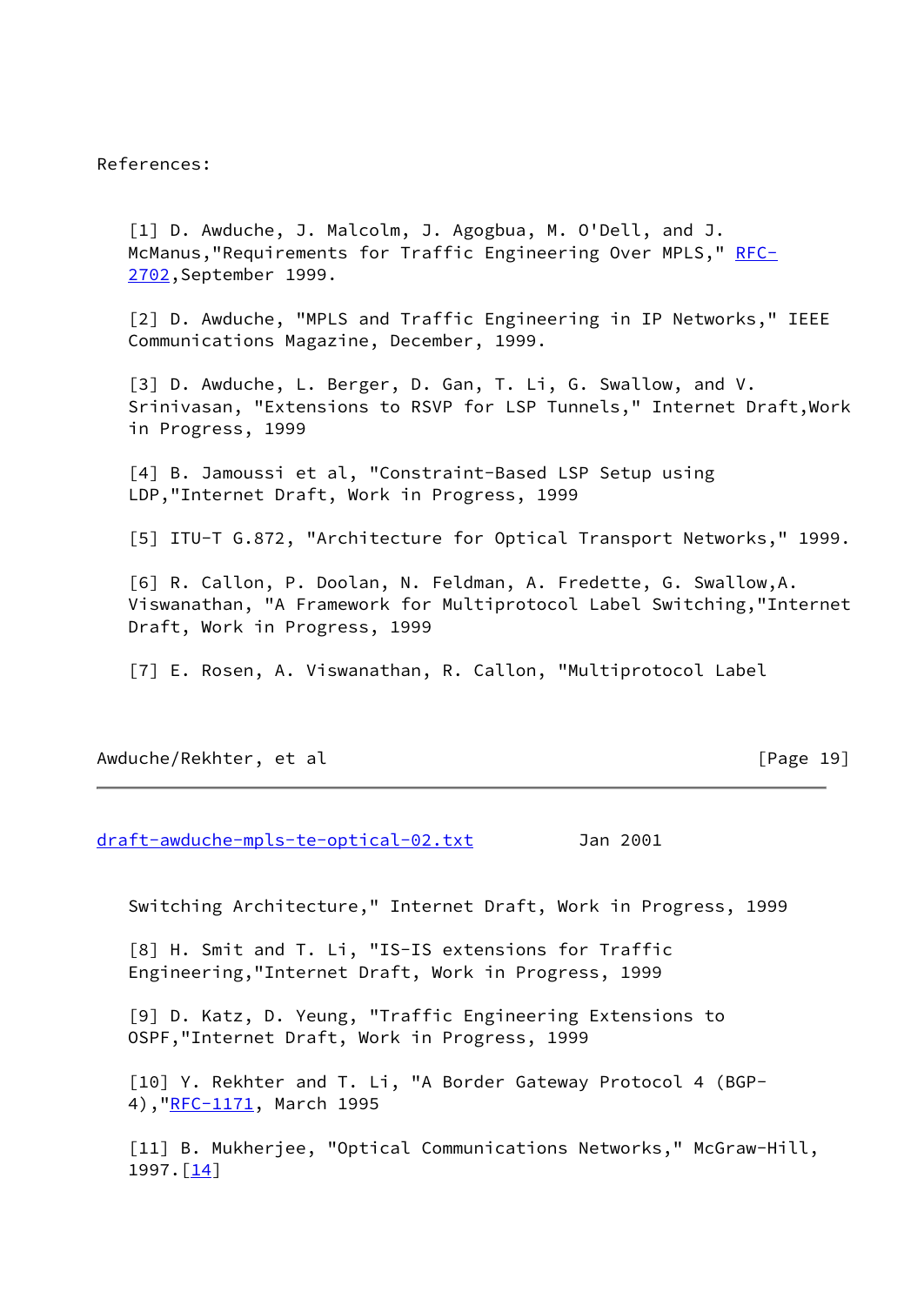<span id="page-22-0"></span> [12] G. Newsome and P. Bonenfant, "The Automatic Switched Optical Network," Contribution to T1 STANDARDS PROJECT - T1X1.5, 1999.

<span id="page-22-1"></span>[13] P. Bonenfant and and X. Liu, "A Proposal for Automatically Switched Optical Channel Networks (ASON)," Contribution to T1 STANDARDS PROJECT - T1X1.5, 1999.

<span id="page-22-2"></span> [14] "T. Worster, "General Switch Management Protocol," Internet Draft, Work in Progress, 1999.

 [15] E. Crawley, R. Nair, B. Rajagopalan, and H. Sandick, "A Framework for QoS-Based Routing in the Internet," [RFC-2386](https://datatracker.ietf.org/doc/pdf/rfc2386), August, 1998.

Security Considerations

 It is imperative to guarantee the integrity and confidentiality of control information used by the proposed OXC control plane. This can be accomplished by using existing security mechanisms for the various components of the MPLS traffic engineering control plane model.

Awduche/Rekhter, et al **Example 201** [Page 20]

[draft-awduche-mpls-te-optical-02.txt](https://datatracker.ietf.org/doc/pdf/draft-awduche-mpls-te-optical-02.txt) Jan 2001

Author's Addresses

 Daniel O. Awduche UUNET (Worldcom) 22001 Loudoun County Parkway Ashburn, VA 20147 Phone: 703-886-5277